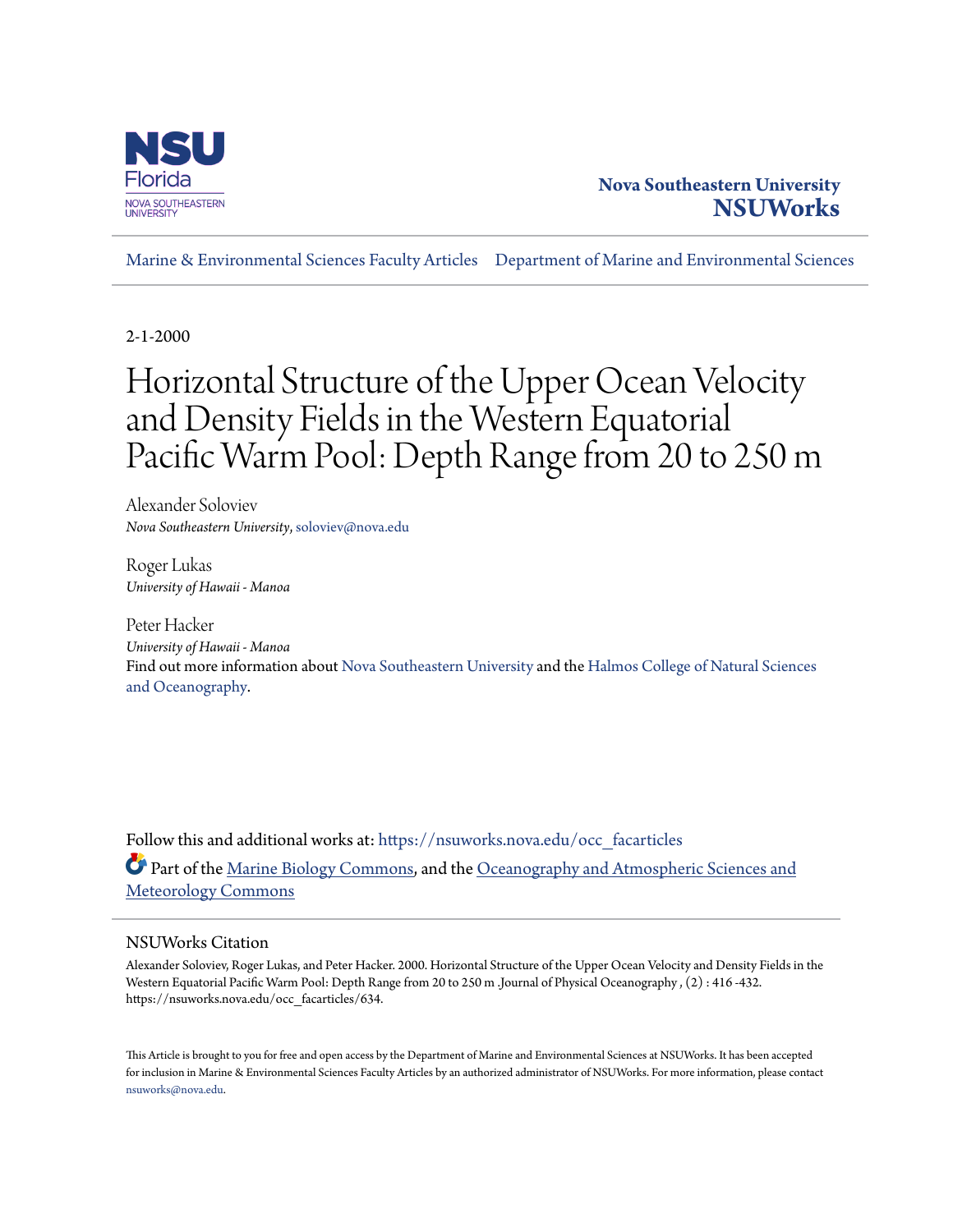# **Horizontal Structure of the Upper Ocean Velocity and Density Fields in the Western Equatorial Pacific Warm Pool: Depth Range from 20 to 250 m**\*

ALEXANDER SOLOVIEV

*Oceanographic Center, Nova Southeastern University, Dania, Florida*

#### ROGER LUKAS AND PETER HACKER

*School of Ocean and Earth Science and Technology, University of Hawaii at Manoa, Honolulu, Hawaii*

(Manuscript received 4 May 1998, in final form 8 April 1999)

#### ABSTRACT

Wavenumber spectra of velocity and density fields in the western equatorial Pacific warm pool on scales 6–120 km are estimated using the shipboard survey data collected during the TOGA Coupled Ocean–Atmosphere Response Experiment (COARE). The spectra are averaged over three depth intervals: 20–60, 60– 110, and 110–250 m (corresponding to the Yoshida jet, the South Equatorial Current, and the southern edge of Equatorial Undercurrent). The velocity spectra are corrected for the mean flow shear advection, which is important under conditions of low gradient Richardson number (Ri). After that, both velocity and density spectra are consistent with an internal wave spectral model including a random component (equatorial version of the Garrett and Munk spectrum) and a tidal component (the Feng et al. tidal model). Tidal peaks, previously found by other COARE investigators as being prominent on the ''moored'' spectra (i.e., on the spectra derived from mooring data), appear to be much less significant on the ''towed'' spectra (i.e., on the spectra derived from shipboard surveys). The model and observations reveal some directional anisotropy of the towed velocity spectra depending on Ri.

#### **1. Introduction**

The spatial variability of the upper ocean in the warm pool area is an important factor in modeling the El Niño–Southern Oscillation climate cycle (Webster and Lukas 1992). The temperature anomalies in the warm pool area affect the global atmospheric circulation and its predictability. One reason is that the penetrative convection in the atmosphere is associated with the surface temperature anomalies. Moore and Kleeman (1996) found that numerical forecast errors can grow rapidly due to the release of energy associated with penetrative convection anomalies in the atmosphere. A proper choice of the statistical model of spatial variability of the upper ocean is also important for optimal interpolation and assimilation of the Coupled Ocean–Atmosphere Response Experiment (COARE) datasets.

Huyer et al. (1997) and Richards and Pollard (1991)

reported large spatial and temporal variability in temperature and salinity in the upper ocean of the western equatorial Pacific. They observed frontal features with temperature differences of  $1^{\circ}$ C extending from the surface down to a depth of 150 m, a strong salinity front associated with a surface convergence, and interleaving of high- and low-salinity waters in 10-m-thick layers that extend for several hundred kilometers in the north– south direction. The velocity field in the upper 100 m of the ocean within the warm pool area is also strongly variable in time, forced by tidal forces, buoyancy fluxes, local winds, and, presumably, by remote winds (Lukas et al. 1995; Picaut et al. 1995; Pinkel et al. 1997).

The aim of this study is to determine the statistics of horizontal variability of density and velocity fields in the warm pool area on length scales from 6 to 120 km within the depth range 20–250 m. For statistical analysis, we will use the data from shipboard (R/V *Wecoma*) and mooring (WHOI mooring) observations acquired during the COARE Intensive Observation Period (IOP) by Huyer et al. (1997), Lukas et al. (1995), and Plueddemann et al. (1993).

The paper is organized as follows. After a brief description of the data (section 2) and hydrometeorological conditions in the equatorial warm pool area (section 3), we substantiate our method of wavenumber spectral

<sup>\*</sup> SOEST Contribution Number 4927.

*Corresponding author address:* Dr. Alexander V. Soloviev, Oceanographic Center, Nova Southeastern University, 8000 North Ocean Drive, Dania, FL 33004-3078. E-mail: soloviev@ocean.nova.edu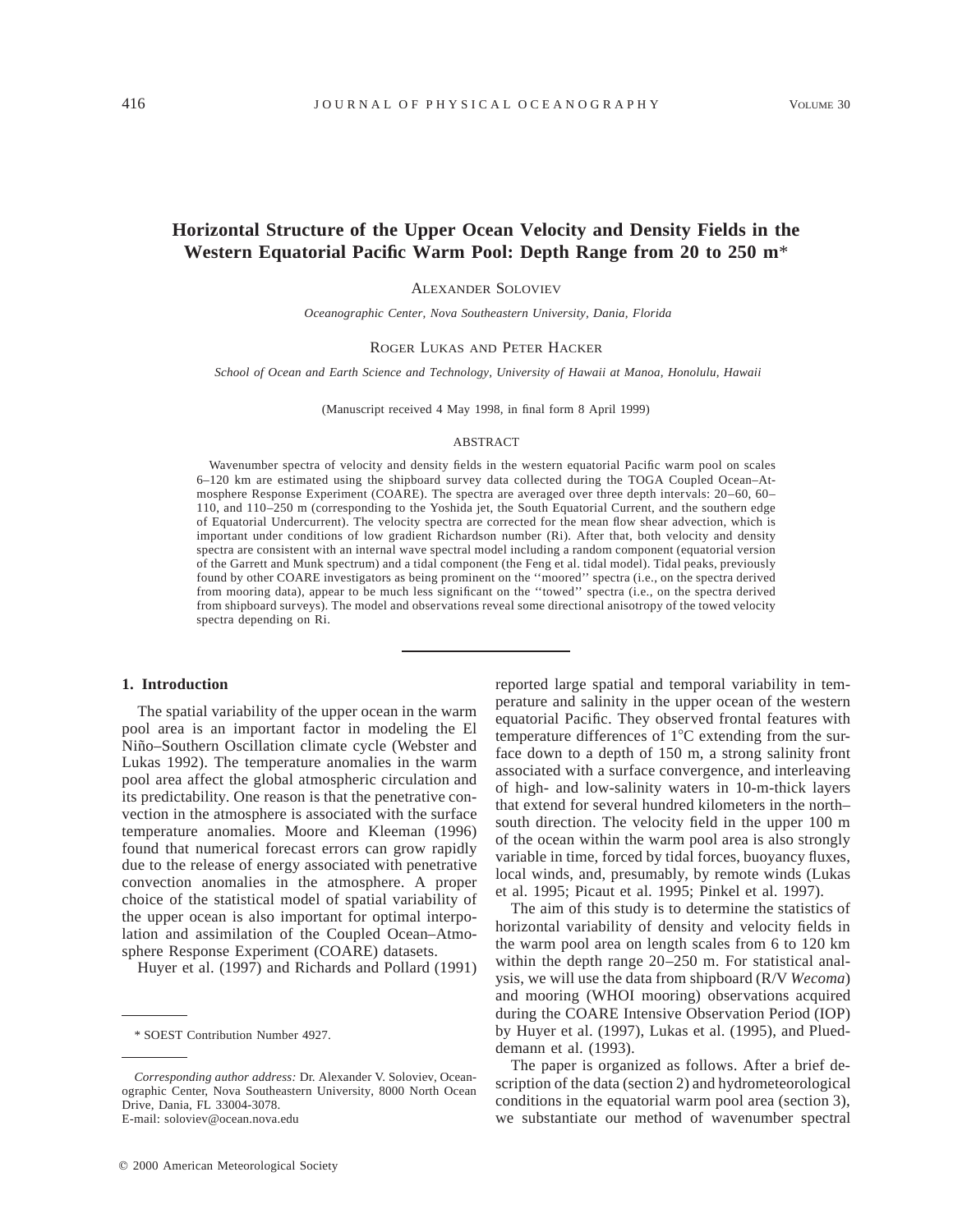analysis in section 4. On scales from 6 to 120 km, the horizontal variability of the upper ocean in the warm pool area can be caused by internal inertial–gravity waves, internal tidal waves, fronts, intrusions, eddies, and atmospheric forcing. Section 5 will demonstrate that the internal waves can account for most of the observed horizontal variability in the density and velocity fields (other processes than internal waves are briefly discussed in section 5c).

## **2. Data description**

The Coupled Ocean–Atmosphere Response Experiment was conducted in the western equatorial Pacific Ocean to obtain a better understanding of the warm pool system (Webster and Lukas 1992). This experiment included a four-month intensive observation period from November 1992 through February 1993. Most of the oceanographic and meteorological measurements were taken in the Intensive Flux Array (IFA) centered at 1°45'S, 156°E. As a part of COARE IOP, the R/V *Wecoma* conducted three survey cruises during the following time periods: 13 November–2 December 1992, 18 December–9 January 1993, and 27 January–15 February 1993; each cruise included measurements of temperature, salinity, and velocity distribution in the upper 300 m of the ocean and continuous meteorological measurements of wind, air temperature, humidity, etc. (Huyer et al. 1997). The vessel repeated a butterfly pattern, centered near the Woods Hole Oceanographic Institution (WHOI) surface mooring, every 1.5 days over a 130 by 130 km polygon with the crossover point at  $1.8^{\circ}$ S, 156.18E (Fig. 1). A schematic diagram of the R/V *Wecoma* and measurements is shown in Fig. 2.

Velocity observations (Lukas et al. 1995) with a 150 kHz, RD Instruments acoustic Doppler current profiler were made almost continuously along the standard butterfly track within the IFA during all three COARE IOP legs of the R/V *Wecoma.* Dual GPS receivers were used to determine ship heading and to correct for gyro heading errors. The nominal depth range of observations was 18–300 m. Vertical resolution was nominally 8 m, from data within 8-m bins with 16-m pulse length (in leg 1) or 8-m pulse length (in legs 2 and 3). Ensemble averaging time interval is 2 min. The velocity observations are accurate to better than  $2 \text{ cm s}^{-1}$  on horizontal scales greater than 10 km. Repeat transport calculations around the closed survey segments indicate that current biases are less than 1 cm  $s^{-1}$ . The shipboard ADCP measurements were averaged into 10-m depth bins and gridded with approximately 3-km horizontal spacing for the west-to-east and north-to-south legs and 2.1-km horizontal spacing for the south-to-west and east-to-north legs, using the CODAS software (Firing et al. 1995). The ADCP velocity spectra will be corrected to account for the block averaging.

During each of three cruises, the R/V *Wecoma* sampled repeatedly along the butterfly pattern (Fig. 1) with a towed undulating vehicle, SEASOAR, equipped with a conductivity–temperature–depth unit (Huyer et al. 1997). The SEASOAR towing speed was 7–8 knots. Minimum and maximum sampling depths were usually less than 3 m and more than 270 m, respectively. The SEASOAR profiles were gridded with a 2-m vertical resolution and with approximately 3-km horizontal spacing for the west-to-east and north-to-south legs and with a 4.2-km horizontal spacing for the south-to-west and east-to-north legs.

Some of the *Wecoma* sections included ship stops and changes of the course on technical and logistical reasons. The corresponding segments are excluded from the analysis.

In this work, we will also use the data from the WHOI mooring that was deployed in the center of the intensive flux array  $(1.75^{\circ}S, 156^{\circ}E)$  for the duration of the intensive observation period. The WHOI mooring was equipped with velocity and temperature sensors in the upper 300 m of the water column (Plueddemann et al. 1993; Weller and Anderson 1996). In our analysis, we will use the data from the velocity sensors located at 19-m and 52.5-m depth.

To ensure that the *Wecoma* ADCP and the WHOI current meters produce compatible measurements, the interpolated values of  $u$  and  $v$  are calculated at crossing the buoy's longitude (actually there was  $\sim 0.05$  deg difference on latitude). The towed and moored velocity data correspond to each other at the intersections. For all *Wecoma* COARE IOP-2 leg, for example, the mean differences between the ship and mooring velocity data, calculated at the intersections, are as low as  $-0.013$  m  $s^{-1}$  for *u* and 0.016 m  $s^{-1}$  for *v*.

#### **3. Meteorological and hydrological conditions**

The three *Wecoma* survey cruises within the COARE IOP involved a variety of the weather conditions (Huyer et al. 1997; Weller and Anderson 1996). Just prior to the first *Wecoma* survey, there had been a prolonged burst of moderate westerlies in late October and early November. During the first survey period, winds were generally weak with net surface heating and little rainfall (the calm weather conditions were interrupted by a brief burst of moderate westerlies on 24–25 November). Low winds and net heating continued until 12 December when there was another burst of moderate westerly winds that, however, ended a few days before the beginning of the second survey period. A series of three strong westerly wind bursts occurred between 20 December and 3 January, coinciding with the first half of the second survey period. These wind bursts were followed by calm winds and frequent rain events. Between the second and third survey periods, winds were generally from the southeast, that is, favorable for equatorial upwelling (Huyer et al. 1997). Westerly winds resumed on 27 January, coinciding with the beginning of the third survey period. Moderate westerly winds with frequent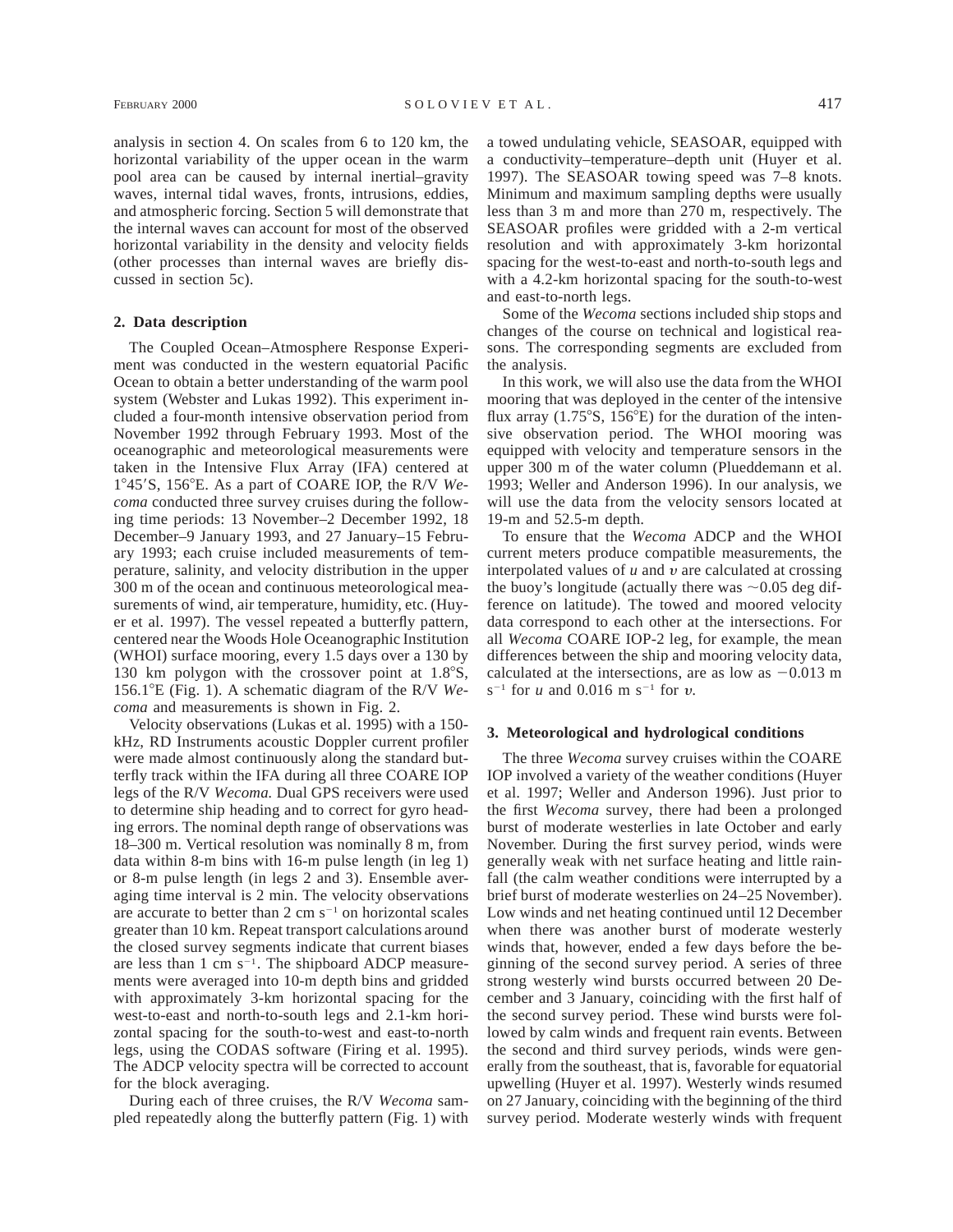

FIG. 1. Butterfly survey pattern of the R/V *Wecoma* in the TOGA COARE Intensive Flux Array. Details of measurements from COARE moorings ADCP, PCM, ELSI, IMET, and ATLAS and from the R/V *Vickers* and the R/V *Moana Wave* (MW) can be found in Webster and Lukas (1992).

strong squalls prevailed during the third survey cruise of the R/V *Wecoma*.

According to analysis of Huyer et al. (1997), typical hydrological features of the western equatorial Pacific warm pool include

a very warm and relatively fresh surface layer, with temperatures  $>28.5^{\circ}$ C and salinity decreasing northward; a very sharp thermocline with temperature decreasing from ~28°C at ~50 m to ~12°C at ~250 m and intermediate isotherms diverging northward toward the equator to envelop the core of the Equatorial Undercurrent at  $\sim$ 175 m; a subsurface salinity maximum, consisting of a northward-tending tongue of high-salinity South-Pacific water; and a deep vertically mixed layer,  $\sim$  50 m thick, with a temperature of  $\sim$ 12°C and salinity of 34.8 psu, corresponding to the equatorial thermostad.

Figures 3 and 4 show the ensembles of hydrophysical parameters averaged over the R/V *Wecoma* individual sections (light lines) as well as the averages (bold lines) and standard deviations (thin lines) over all three cruises. The mean velocity structure within the IOP array was dominated by reversals of current with depth (Figs.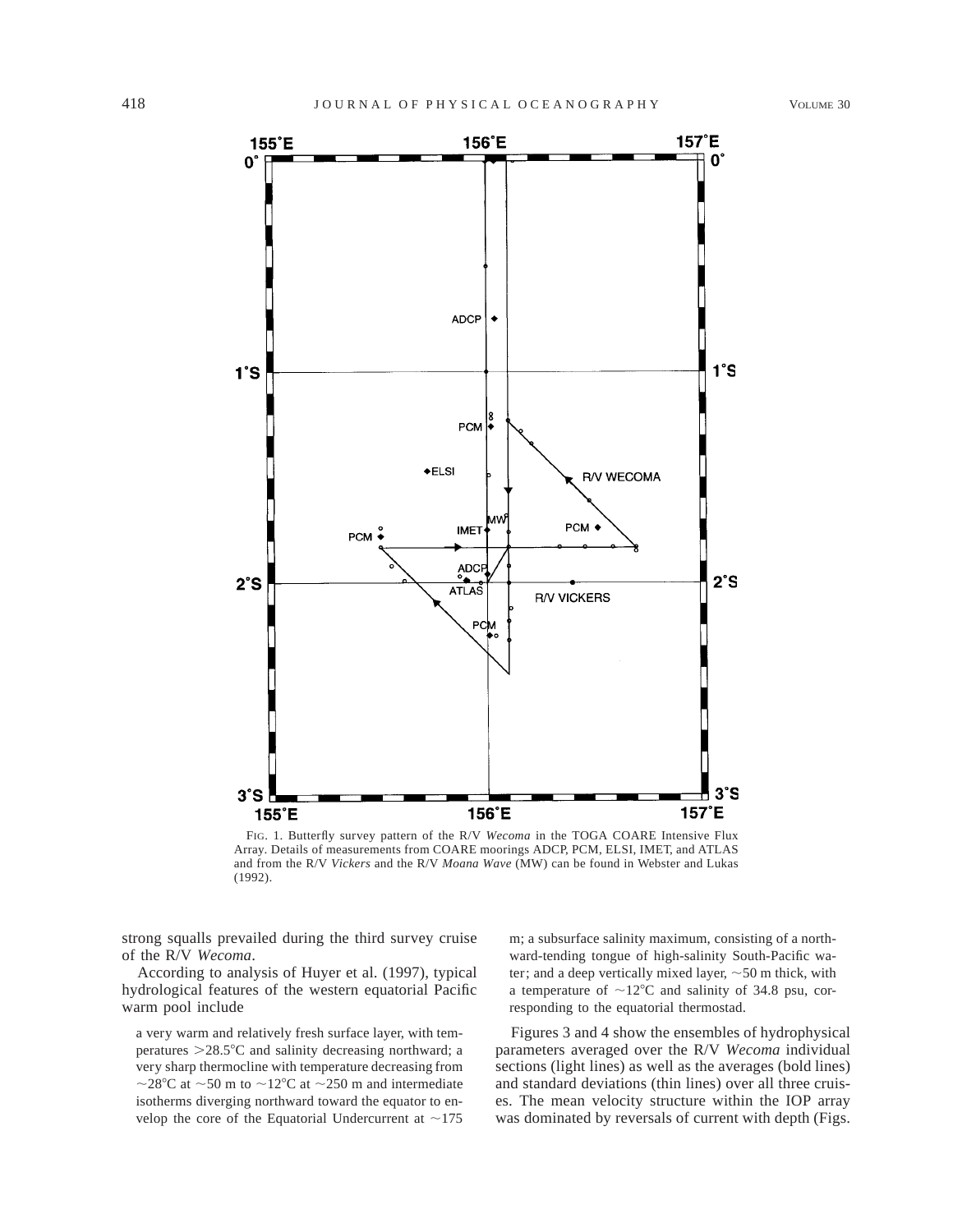

FIG. 2. Schematic diagram of R/V *Wecoma* and measurements. *Wecoma* was equipped with shipboard acoustic Doppler current profiler (ADCP). SEASOAR was towed behind the ship (see details in Huyer et al. 1997). The ship was also equipped by a meteorological MIDAS package and a bow-mounted CTD system (Wijesekera et al. 1999).

3d,e). According to Lukas et al. (1995), the surface layer extended to an average depth of 60 m, flowing eastward at speeds up to 20 cm  $s^{-1}$  near the surface. The second layer extends from 60 to 110 m, flowing westward at up to 10 cm  $s^{-1}$ . The third layer is the southern edge of the Equatorial Undercurrent, which flowed eastward at up to 30 cm  $s^{-1}$  from 110 m to about 250 m. These three layers can be associated with the Yoshida jet, the South Equatorial Current, and the southern edge of the Equatorial Undercurrent correspondingly. More details can be found in Lukas et al. (1995) and in Huyer et al. (1997).

#### **4. Horizontal variability**

Huyer et al. (1997) noticed the lateral homogenization of 20-dbar density and velocity fields in the warm pool area under conditions of westerly wind burst. In section 5a, we will demonstrate an example showing that during the wind burst, the lateral homogenization of the upper ocean is observed not only within the mixed layer but also in the deeper layers. The reasonable explanation of this fact is that the internal inertial–gravity waves account for most of the observed horizontal variability in the density and velocity fields. Relatively fast absorption of the internal wave energy within the whole water column during the westerly wind burst can then be explained by the Phillips (1977) type interaction of the near-surface turbulence and internal wave field (see appendix A). Further analysis described in this and the next section therefore proceeds with the hypothesis that the observed fluctuations of velocity and density in horizontal direction are due to internal waves. Processes other than internal waves will be briefly discussed in section 5c.

#### *a. Frequency and wavenumber spectra*

The wavenumber spectral analysis is an effective tool to describe the statistics of horizontal variability of the upper ocean. The velocity and density spectra are being calculated from the *Wecoma* surveys (using the ADCP and SEASOAR data); the algorithm is close to that used by Soloviev et al. (1988) for the analysis of short, nonstationary datasets. The subroutine includes the subtraction of mean and windowing the data in the time domain (we used the Hanning data window). The windowed data are brought to zero smoothly at the boundaries to minimize ''leakage'' in the spectral domain and, hence, to increase the dynamical range of the analysis (Rabiner and Gould 1975). For the " $-2$ " power spectra, being analyzed in this paper, the spectral leakage is, however, relatively small. The spectra are being normalized as follows,  $\int_0^\infty S(f) df = \sigma^2$ , where  $S(f)$  is the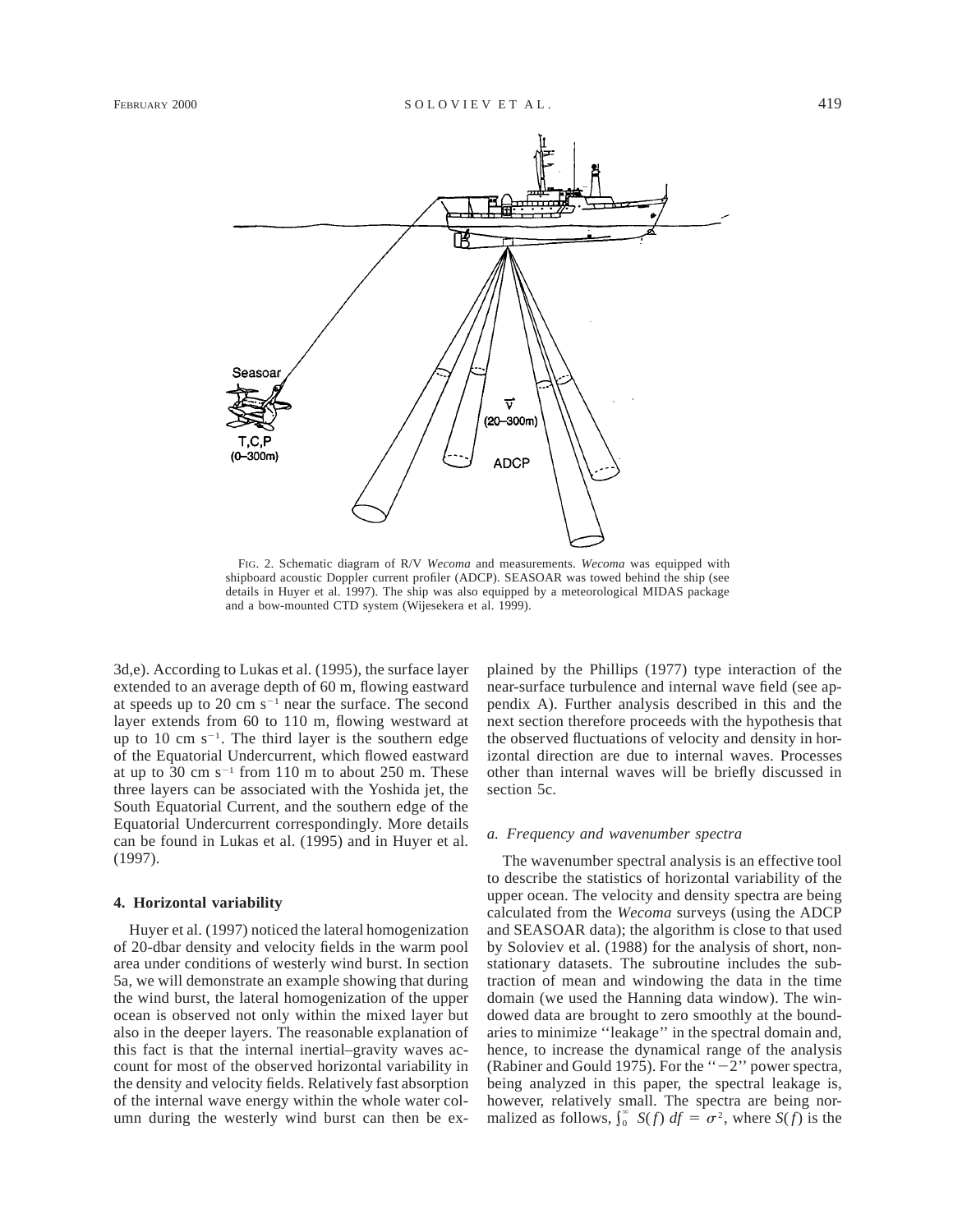

FIG. 3. Light lines are the ensembles of temperature ( $\langle T \rangle$ ), salinity ( $\langle S \rangle$ ), density ( $\langle \sigma_i \rangle$ ), zonal and meridional velocity ( $\langle U \rangle$ and  $\langle V \rangle$ ), and horizontal velocity magnitude ( $\langle \sqrt{Q^2 + V^2} \rangle$ ) profiles (angle brackets denote averaging over the individual *Wecoma* section). Bold lines are averages over all *Wecoma* individual sections. Thin lines correspond to one standard deviation. Straight vertical line on subplot  $f$  is the velocity magnitude of 0.2 m s<sup>-1</sup>—the Garrett and Munk (1972) criteria for use of the frozen field approximation.



FIG. 4. Light lines are the ensembles of buoyancy frequency  $\langle N \rangle$ , magnitude of vertical shear  $\langle |Sh| \rangle$ , and Richardson number ^Ri& profiles (angle brackets denote averaging over individual *Wecoma* section). Bold lines are averages over all *Wecoma* individual sections. Thin lines correspond to one standard deviation.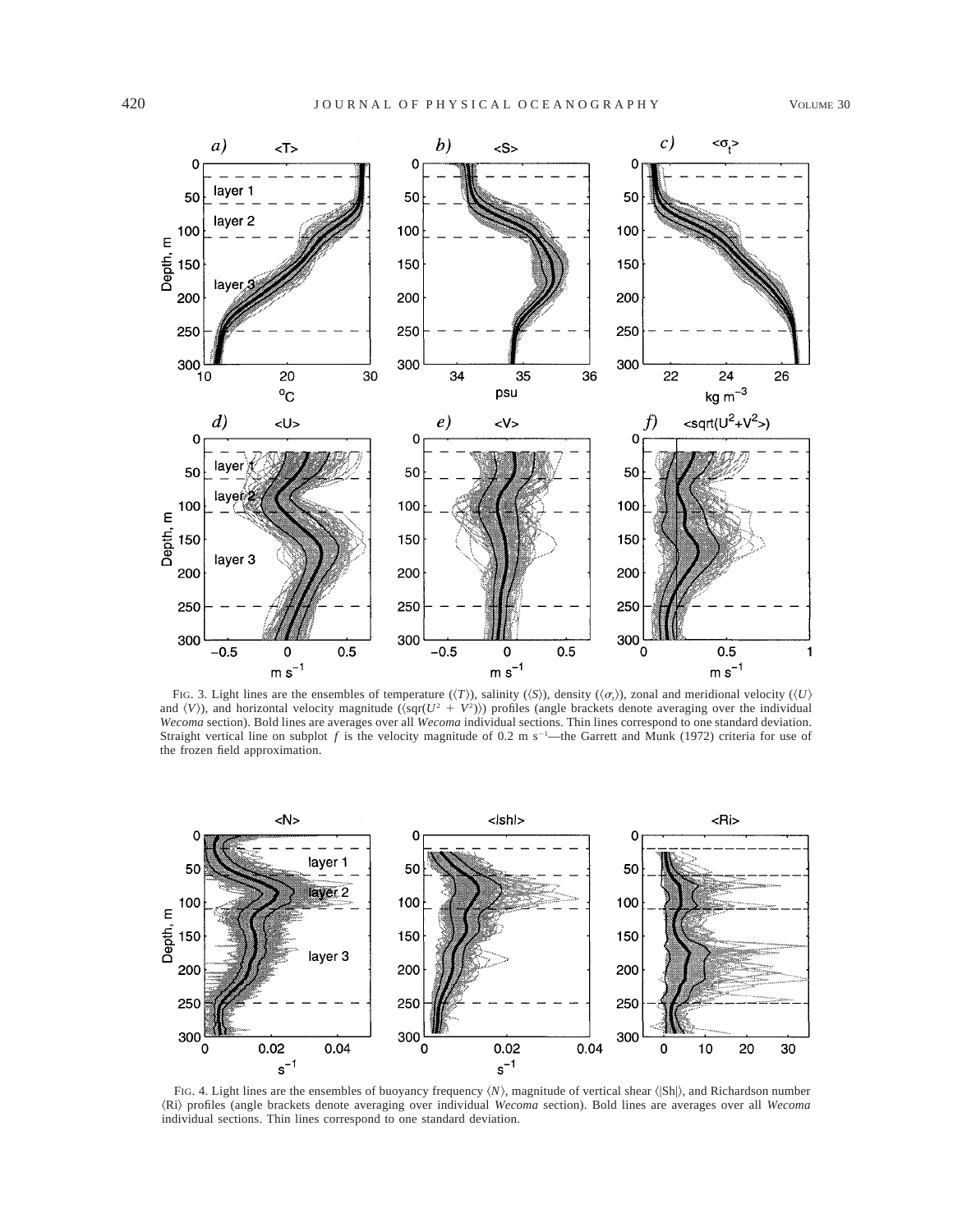frequency spectra,  $f$  the frequency in hertz, and  $\sigma^2$  the variance.

Because of the Doppler effect, instruments record the oscillations not with true but with observed (apparent) time frequency  $f = f_t - U_o/\lambda$ , where  $f_t$  is the true oscillation frequency,  $U<sub>o</sub>$  is the difference in the velocity of the instrument and that of the water, and  $\lambda$  is the apparent wavelength (in the direction of the velocity vector **U***o*). The temporal changes recorded by instruments can be due to the temporal variability and/or advection past it of spatial inhomogeneties. The relative contributions of the temporal and spatial variability to the measured spectrum depends on ratio  $r = U^{\prime}/U_{\alpha}$ , where  $U' = \lambda / \tau$  is the velocity scale and  $\tau$  is the timescale for the evolution of the structures of dimension  $\lambda$ . Interpretation of the experimental spectra is most simple at extreme values of *r*. At  $r \gg 1$  (a slow advection or towing), spectrum  $S(f)$  is close to the true frequency spectrum of the measured process. Conversely, at  $r \ll$ 1 (a fast towing), there is no significant change of the structures of dimension  $\lambda$  during its passage through the instrument. In the latter case, the frequency spectrum can be transformed into the wavenumber domain, using the ''frozen field'' approximation:

$$
k = 2\pi f U_o^{-1}, \qquad E(k) = (2\pi)^{-1} S(f) U_o, \qquad (1)
$$

where  $f$  is the frequency in Hz,  $U_o$  is the relative flow speed (towed or mean flow advection speed), and *k* is the wavenumber in inverse meters  $(k = 2\pi/\lambda)$ . Formulas similar to (1) have been widely used in the turbulence analysis, based on the frozen field hypothesis of Taylor (1938). Taylor's hypothesis requires variability of the relative flow to be within 10% ( $r < 0.1$ ).

The pertinent velocity scale for the isotropic internal waves is the phase velocity of the equivalent single mode,  $U' = U_r \approx 0.2$  m s<sup>-1</sup> (Garrett and Munk 1972). The *Wecoma* data represents with good accuracy the spatial variability of the random internal wave field because  $r \approx 0.05 \ll 1$ . Application of the frozen field approximation in this case is fully justified.

The pertinent velocity scale for semidiurnal tidal internal waves (the phase velocity),  $U' = U_t \approx 2-3$  m  $s^{-1}$  (Feng et al. 1998). The WHOI moored instruments measured the temporal variability of the semidiurnal tidal internal waves with minimal disturbances because  $r \approx 10-15 \gg 1$ . The Doppler effect for the tidal internal waves will be considered qualitatively in section 4d and accounted explicitly in section 5 with the Feng et al. (1998) model.

#### *b. Finestructure contamination*

The signal from towed and moored sensors may contain high-frequency contamination because of the finestructure  $[O(1 \text{ m})$  vertical scales] in the vertical profiles (Munk 1981). The vertical finestructure contamination can be substantially reduced by vertically averaging the signal. The finestructure contamination of the velocity

spectra is therefore much reduced for the ADCP measurements because the corresponding signals are averaged in the vertical direction [this is similar to the measurement of internal waves by ''distributed'' sensors (Konyaev 1990).]. For the SEASOAR data, additional depth averaging may not eliminate the finestructure contamination because of the undulation nature of profiles. The undulated profiles can also be contaminated with horizontal structures because of finescale intrusions (Huyer et al. 1997).

# *c. Effect of mean flow shear advection (kinematic contamination of velocity spectra)*

According to the *Wecoma* surveys in the warm pool area, there are strong mean flow shears in the zonal direction between the Yoshida jet, the South Equatorial Current, and the Equatorial Undercurrent (Fig. 3d). The vertical advection of the mean flow shear by internal waves (Boyd et al. 1993; Chereskin et al. 1986; and others) results in the *kinematic contamination* of the measured velocity spectra. Density  $(\rho')$  and horizontal velocity  $(U')$  fluctuation due to vertical displacement of isopycnal in the internal wave  $\zeta$  in linear approximation are estimated as follows:

$$
\rho' \approx \zeta \partial \rho / \partial z, \qquad U' \approx \zeta \partial U / \partial z, \tag{2}
$$

where  $\partial U/\partial z$  and  $\partial \rho/\partial z$  are the mean vertical shear and density gradient correspondingly. Note, that the second expression does not include orbital velocity of internal waves.

The kinematic contamination of the velocity spectrum can be estimated in the following way:

$$
E_k(k) = E_{\zeta}(k)(\partial U/\partial z)^2, \tag{3}
$$

where  $E_z(k)$  is vertical displacement spectra and  $\partial U/\partial z$ is the mean vertical shear. For internal waves with frequency  $f \gg f_0$ , the spectrum of horizontal velocity is related to the spectrum of vertical displacement in the following way:

$$
E(k) = E_{\zeta}(k)N^2, \tag{4}
$$

where *N* is the Brunt–Väisälä frequency and  $f_0$  is the inertial frequency.

According to (2), the density and kinematic velocity fluctuations are in the same or opposite phase, depending on the sign of mean density and velocity gradients. The fluctuation of density produced by linear internal waves is always shifted in phase by  $\pm 90^\circ$  compared to the fluctuation of orbital velocity (otherwise, the linear internal wave would transport mass). The phase difference between the kinematic contamination and the orbital velocity is therefore  $\pm 90^\circ$ , so the cross-spectrum between the kinematic contamination and orbital velocities is equal to zero. The measured velocity spectrum is therefore the simple sum of (3) and (4):

$$
E_m(k) = E_k(k) + E(k) = E(k)[1 + (\partial U/\partial z)^2/N^2].
$$
 (5)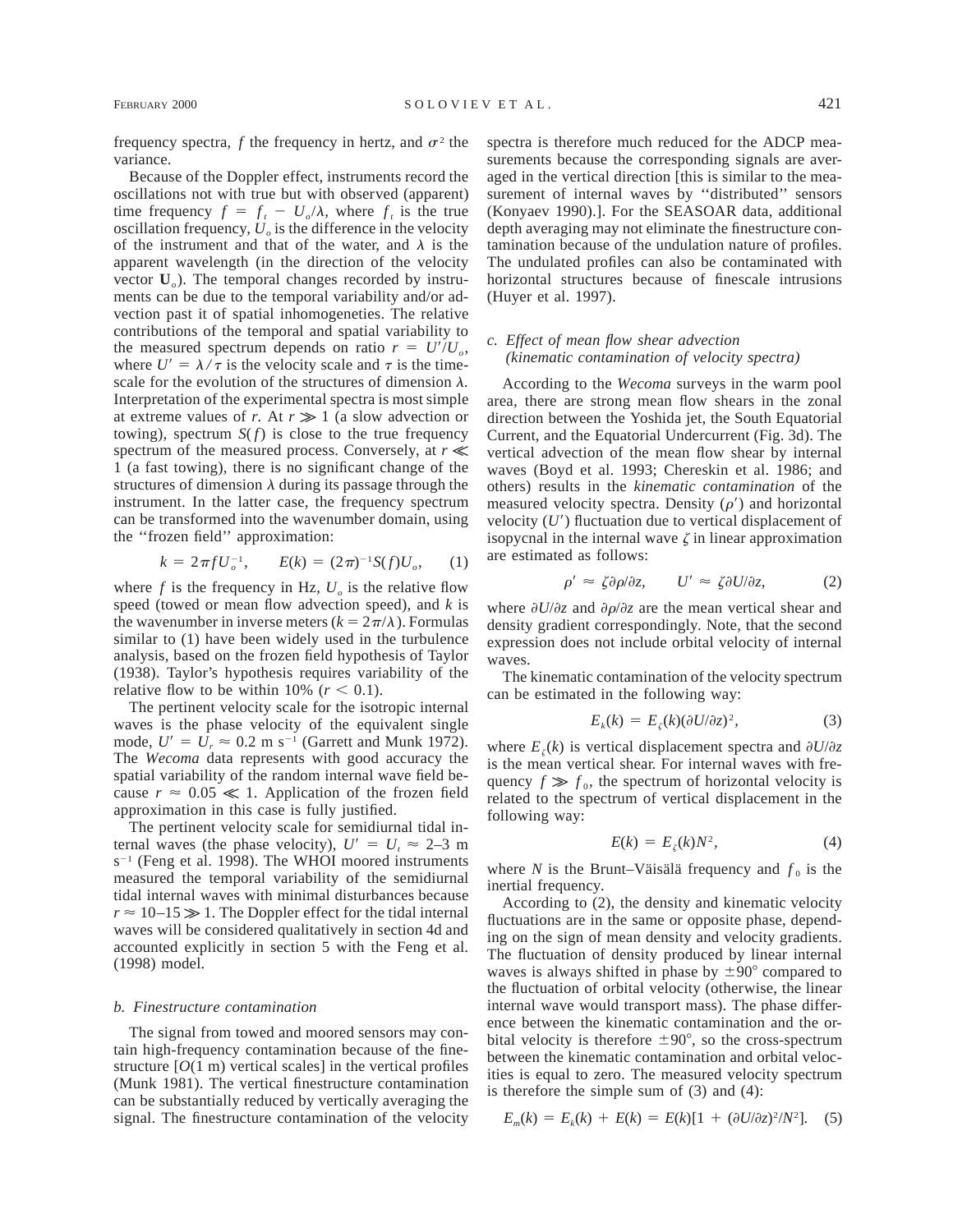According to (5), the measured velocity spectrum can be corrected for the kinematic contamination in the following way:

$$
E(k) = E_m(k)/(1 + Ri^{-1}),
$$
 (6)

where  $\text{Ri} = N^2/(\partial U/\partial z)^2$  is the gradient Richardson number. According to (6), the kinematic contamination may be substantial in the surface mixed layer where the Richardson number is relatively small (Fig. 4). Note that (6) can also be obtained as an asymptote ( $\omega \ll N$ ) of a relation for the kinetic-to-potential energy ratio derived by Boyd et al. (1993) with the WKB approximation.

## *d. Tidal waves and Doppler effect*

Based on the mooring observations, Picaut et al. (1995) and Pinkel et al. (1997) reported an energetic semidiurnal tide observed during the COARE IOP. Analysis of the IFA mooring data indicates that the semidiurnal tide consists of comparable baroclinic and barotropic current amplitudes in the upper ocean and that a significant portion of the baroclinic tide is coherent with the barotropic tide with a dominant northeast–southwest current orientation. Feng et al. (1998) estimated the baroclinic and barotropic tidal amplitudes and phases from survey and mooring observations in IFA. The barotropic tide is assumed to have zero horizontal wavenumber, while a component of the baroclinic tide was determined by a searching method using plane wave fits to both the isopycnical and velocity data. The plane wave analysis done for the baroclinic tidal component is consistent with a dominant mode one baroclinic wave propagating toward the northeast.

The energetics of the tide are such that high-frequency undular bores are observed to be associated with the baroclinic tidal waves (Pinkel et al. 1997). The Feng et al. (1998) model works during the nonlinear tidal periods as well, but it assesses only the dominant (linear) mode of the semidiurnal tide, which typically accounts for 40%–60% of the observed semidiurnal band current variance in the mooring data.

Qualitative consideration of the Doppler effect in application to the R/V *Wecoma* surveys suggests that the influence of internal tides should be maximum for the north–south sections. For the west–east sections, the ship direction is such that the apparent wavelength of tide increases and exceeds the section length. For the south–west and north–east sections, the ship moves almost parallel to the front of  $M_2$  and  $S_2$  baroclinic tides, thus increasing the apparent tidal wavelength and diminishing its influence on the measurements. The quantitative estimates of the Doppler shifted tidal waves will be done in the next section, using the model of Feng et al. (1998).

# **5. Discussion**

## *a. Comparison of field data with internal wave spectral model*

Figure 5a–c shows the east- (*U*) and north- (*V*) component velocity spectra for three *Wecoma* sections corresponding to the conditions of moderate wind speed (24 December 1992), a strong westerly wind burst (1 January 1993), and low wind speed (4 January 1993). The spectra are averaged over the following three depth ranges: 1) 20–60 m, 2) 60–110 m, and 3) 110–250 m, approximately corresponding to the Yoshida jet, the South Equatorial Current, and the southern edge of Equatorial Undercurrent (Lukas et al. 1995). In this example, linear trends are subtracted from the data before the spectral calculations. In Fig. 5, depth ranges 1, 2, and 3 are represented by continuous, dashed, and dot– dashed lines correspondingly.

The horizontal fluctuations of density and velocity decreased on 1 January 1993, under conditions of strong westerly wind burst (Fig. 5). The reduction of spectral energy of the density and velocity fluctuations is observed not only in layer 1, directly interacting with the atmosphere, but also in the deeper layers (2 and 3). This unusually rapid change of spectral levels during a westerly wind burst, happening far below the mixed layer, is consistent with the hypothesis that most of the observed horizontal variability of density and velocity fields is caused by internal waves. The Phillips (1977) type interaction of near-surface turbulence and internal wave field can result in a relatively fast absorption of the internal wave energy within the whole water column during the westerly wind burst (see appendix A).

In Fig. 5, we also compare the wavenumber density and velocity spectra with an internal wave model. An equatorial version of Garrett and Munk spectrum (appendix B) is given in Figs. 5d–f. The spectra of vertical displacement, shown in Fig. 5d, are calculated using the following relationship:

$$
E_{\zeta}(k) = E_{\rho}(k)(\overline{d\rho/dz})^{-2} \approx E_{\rho}(k)g^{2}(\overline{N^{2}})^{-2}\rho^{-2}.
$$
 (7)

The measured velocity spectra are corrected for the kinematic contamination using (6). The corrected velocity spectra are shown in Fig. 5e. Figure 5f summarizes the velocity and vertical displacement spectra in normalized coordinates. Being normalized according to the internal wave scaling, the density and velocity spectra coincide well with each other. This is further evidence that the internal waves might be a major contributor to the horizontal variability of density and velocity fields on scales from 6 to 120 km in the warm pool area.

The ensembles of scaled density and velocity spectra for all *Wecoma* sections in the three depth ranges, 20– 60 m, 60–110 m, and 110–250 m, are calculated from detrended datasets, using the time averaged density and velocity fields. Single one-point gaps are linearly interpolated. Horizontal records containing the gaps of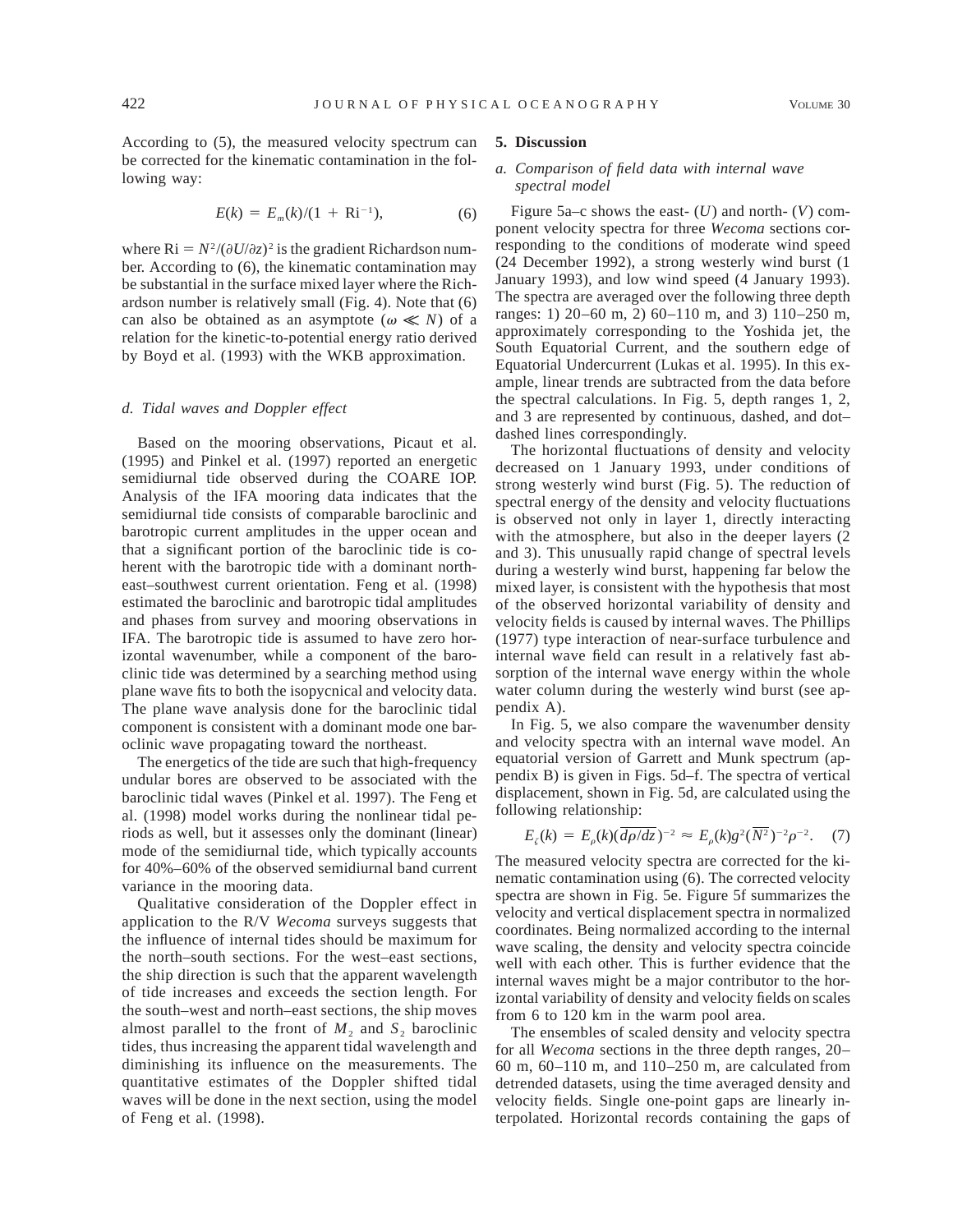more than one point, significant changes of ship speed, and/or course are eliminated from the spectral analysis. The spectra from individual sections are then averaged over the three depth ranges and smoothed in wavenumber domain using the windows  $k/\Delta k = 3.4$  for density and  $k/\Delta k = 3.2$  for velocity, where *k* is the wavenumber and  $\Delta k$  is the window width. Before averaging and smoothing, the spectra are *prewhitened* by multiplying them by  $k^2$  because the observed spectra are close to  $-2$ " power dependence. The prewhitening improves the statistical reliability of spectral estimates by reducing the leakage from the most intense spectral components and low-frequency components that are poorly resolved (Emery and Thompson 1998). After averaging in the wavenumber domain, the spectra are multiplied by  $k^{-2}$ , respectively. The velocity spectra are additionally corrected for the effect of mean flow shear advection (kinematic contamination) using (6).

The spectra averaged over all sections and three depth ranges are plotted in Fig. 6 together with the 95% equaltail confidence intervals (Oppenheim and Schaffer 1975). In Fig. 6, the *Wecoma* spectra are compared with the Garrett and Munk model of isotropic internal waves and with the Feng et al. (1998) model of semidiurnal internal waves. The tidal model is applied in such a way that it takes into account the Doppler effect. According to Fig. 7, the model tidal spectra are far below the density and velocity spectra obtained from the R/V *Wecoma* surveys. According to estimation shown in Table 1, only spectra from the north–south *Wecoma* sections are appreciably influenced by internal tides (this is consistent with the results of qualitative consideration of the Doppler effect in section 4d). Note that the values in Table 1 are spectra averaged over all three *Wecoma* cruises for the individual *Wecoma* sections, the tidal correction is sometimes more pronounced.

In Fig. 7, the tidal model of Feng et al. (1998) is tested with the WHOI mooring velocity data. After subtracting the model tidal signal from the WHOI mooring dataset, the tidal peak is no longer prominent on the spectra (at a 95% confidence interval). In the warm pool area, the moored spectra (Fig. 7) are much stronger influenced by the tidal internal waves than the towed ones (Fig. 6); the tidal component is pronounced in the frequency but not in the wavenumber domain.

Figure 8 summarizes the averaged velocity and den-

sity spectra for each of three depth ranges. The spectra are compared with the Garrett–Munk model. Different authors have used slightly different versions of the Garrett and Munk spectrum. Figures 7 and 8 demonstrate two versions of the Garrett and Munk spectrum. GM79a is the Garrett–Munk spectrum calculated for 30 modes and then divided by 3 (Eriksen et al. 1988), GM79b is the Garrett–Munk spectrum for 20 modes with the first mode multiplied by 0.3 (Boyd et al. 1993). The scaled velocity and density spectra are consistent with each other and are close to the Garrett and Munk theoretical model. In layer 2, the scaled spectra of density are somewhat higher than those of velocity; this difference is confidently resolved in the experimental spectra because of substantial statistics acquired during the R/V *Wecoma* surveys.

Note that the sparse cases with strongest fronts (listed in section 5c) as well as with  $\text{Ri} < \text{Ri}_c = 0.3$  are not included into the spectral averages shown in Figs. 6 and 8. This results in a slightly better agreement between the scaled density and velocity spectra in layer 1 but practically does not change the averaged spectra in layers 2 and 3.

Figure 9 shows the scaled COARE spectra from the R/V *Wecoma* and from the WHOI mooring in comparison with the historical towed spectra from Garrett and Munk (1972). The *Wecoma* spectra are well consistent with the historical towed spectra.

# *b. Directional anisotropy of the velocity field variability*

For isotropic models of internal waves, in the limit  $\omega^2 \ll N^2$ , the WKB expression for  $\langle u^2 \rangle / \langle v^2 \rangle$  is as follows:

$$
\langle u^2 \rangle / \langle v^2 \rangle = (1 + 2R i_u^{-1}) / (1 + 2R i_v^{-1}), \tag{8}
$$

where  $\text{Ri}_u = N^2 / U_z^2$  and  $\text{Ri}_v = N^2 / V_z^2$  (Boyd et al. 1993). Table 2 compares the observational and theoretical values of the zonal to meridional kinetic energy ratio. Within the depth range from 60 to 250 m, both theory and measurements show that the velocity field is almost spatially isotropic. There is, however, some directional anisotropy of the velocity field in the upper layer (20–60 m). The fluctuation energy of zonal velocity is larger than that of the meridional velocity. The difference be-

TABLE 1. Tidal correction in percent calculated as  $[\text{sum}(E(k)) - \text{sum}(Edt(k))]$ /sum $(Edt(k))$ , where  $E(k)$  and  $Edt(k)$  are the spectra before and after tidal correction correspondingly. Summation is over the wavenumber range corresponding to the wavelengths from 30 to 120 km for long sections (WE and NS) and from 20 to 90 km for shorter sections (SW and EN). ADCP is the left and SEASOAR is the right column. Statistically prominent values of the tidal correction are in boldface type.

|                   | Wecoma section |                  |             |                |             |                  |      |                |  |  |
|-------------------|----------------|------------------|-------------|----------------|-------------|------------------|------|----------------|--|--|
|                   |                | W <sub>2</sub> E |             | N2S            |             | S <sub>2</sub> W |      | E2N            |  |  |
| Depth range $(m)$ | ADCP           | <b>SEASOAR</b>   | <b>ADCP</b> | <b>SEASOAR</b> | <b>ADCP</b> | <b>SEASOAR</b>   | ADCP | <b>SEASOAR</b> |  |  |
| $20 - 60$         |                |                  | 24          |                |             | -8               |      |                |  |  |
| $60 - 110$        |                |                  | 22          | 19             |             |                  |      |                |  |  |
| $110 - 250$       |                |                  | 23          | 30             |             |                  |      |                |  |  |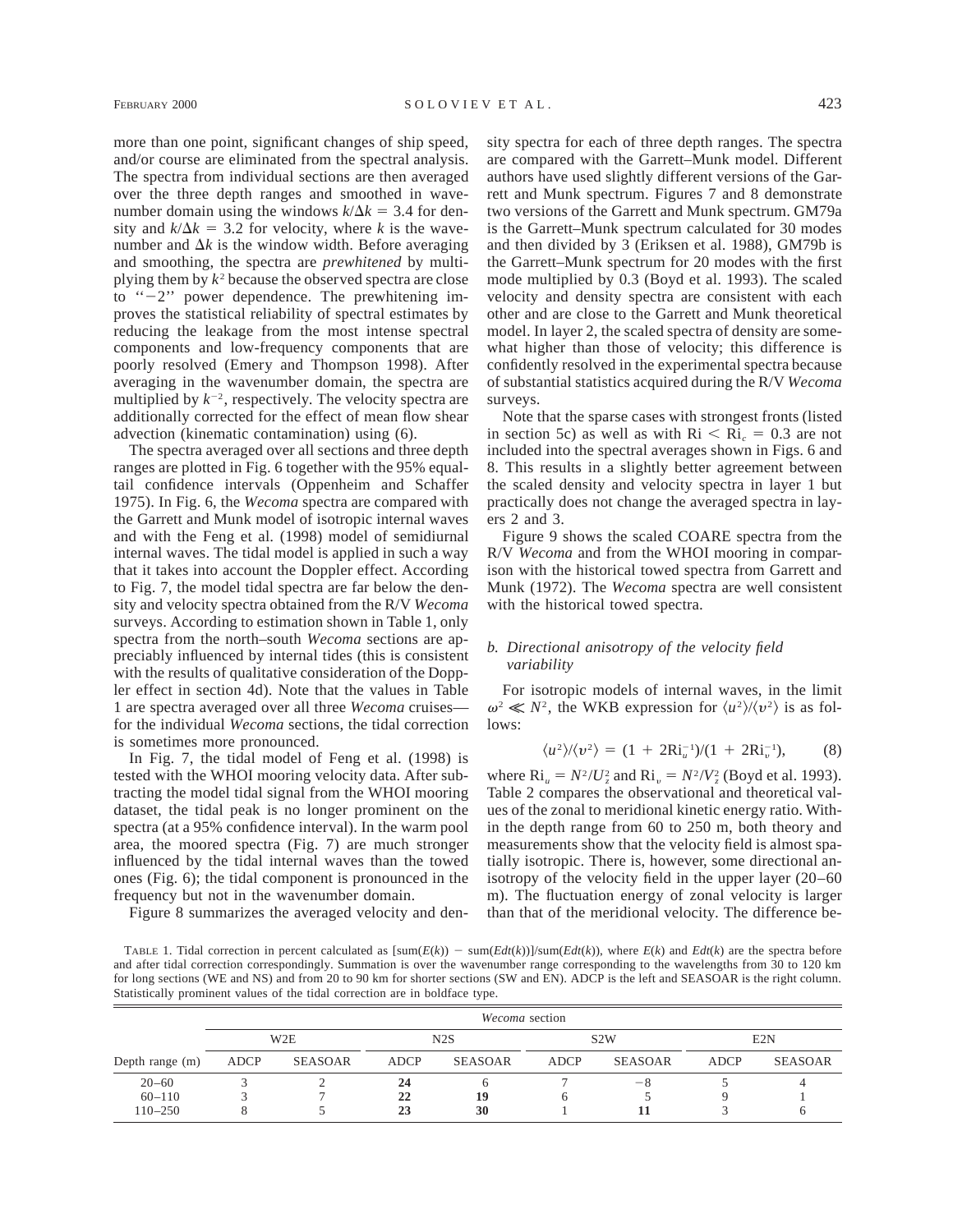

# West-to-east section, 24 December 1992

FIG. 5. (a)–(c) Examples of density  $(E_a)$ , and velocity  $(E_u, E_v)$  wavenumber spectra from the *Wecoma* west-to-east sections, 24 December 1992, and of their WKB-scaling. (d)–(f) Density displacement spectra  $(E<sub>i</sub>)$  are calculated using (7). Continuous, dashed, and point-dashed lines correspond to the depth ranges 20–60, 60–110, and 110–250 m. The 95% (equal tails) error bars are shown by the corresponding types of lines. GM79 is an ''equatorial'' version of Garrett and Munk spectrum (see appendix B).

tween the observation and theory is within the scatter of the data.

## *c. Sources of horizontal variability other than internal waves*

According to analysis described in this and previous chapters, on scales 6–120 km the internal inertial–gravity and tidal waves can account for most of the horizontal density and velocity variability in the warm pool area within the depth range from 20 to 250 m. Apparently, processes other than internal waves can also contribute to the horizontal variability, especially within the depth range from 0 to 20 m, because the near-surface turbulence absorbs the internal waves. Alternative processes may include fronts and intrusions, submesoscale eddies, and response to atmospheric forcing with meso and small spatial scales (diurnal warming, precipitation, wind bursts, etc.).

Intrusions and fronts are the typical features of the horizontal density and velocity fields in the warm pool area. The intrusions with horizontal scales up to 120 km were observed by Huyer et al. (1997) in the warm pool area in the thermocline region and also in the undercurrent core. The computed towed spectra may therefore be contaminated with finescale intrusions. This is

TABLE 2. Ratios of average zonal to meridional spectral kinetic energy  $sum(E_u(k))/sum(E_v(k))$  (*Wecoma* COARE IOP legs 1, 2, and 3).

|                                        | Wecoma section       |                      |                      |                      |                      |                      |                      |                      |                           |                      |
|----------------------------------------|----------------------|----------------------|----------------------|----------------------|----------------------|----------------------|----------------------|----------------------|---------------------------|----------------------|
|                                        | W <sub>2</sub> E     |                      | N2S                  |                      | S <sub>2</sub> W     |                      | E2N                  |                      | Average over all sections |                      |
| Depth range (m)                        | Obs                  | Theory               | Obs                  | Theory               | Obs                  | Theory               | Obs                  | Theory               | Obs                       | Theory               |
| $20 - 60$<br>$60 - 110$<br>$110 - 250$ | . . 19<br>.08<br>.08 | 1.31<br>. .04<br>.01 | 0.89<br>0.88<br>1.12 | l.28<br>l.05<br>0.03 | 1.36<br>1.14<br>0.85 | 1.17<br>0.98<br>1.02 | l.04<br>1.01<br>l.08 | 1.35<br>00.1<br>1.02 | 1.12<br>1.03<br>1.03      | 1.28<br>1.02<br>1.02 |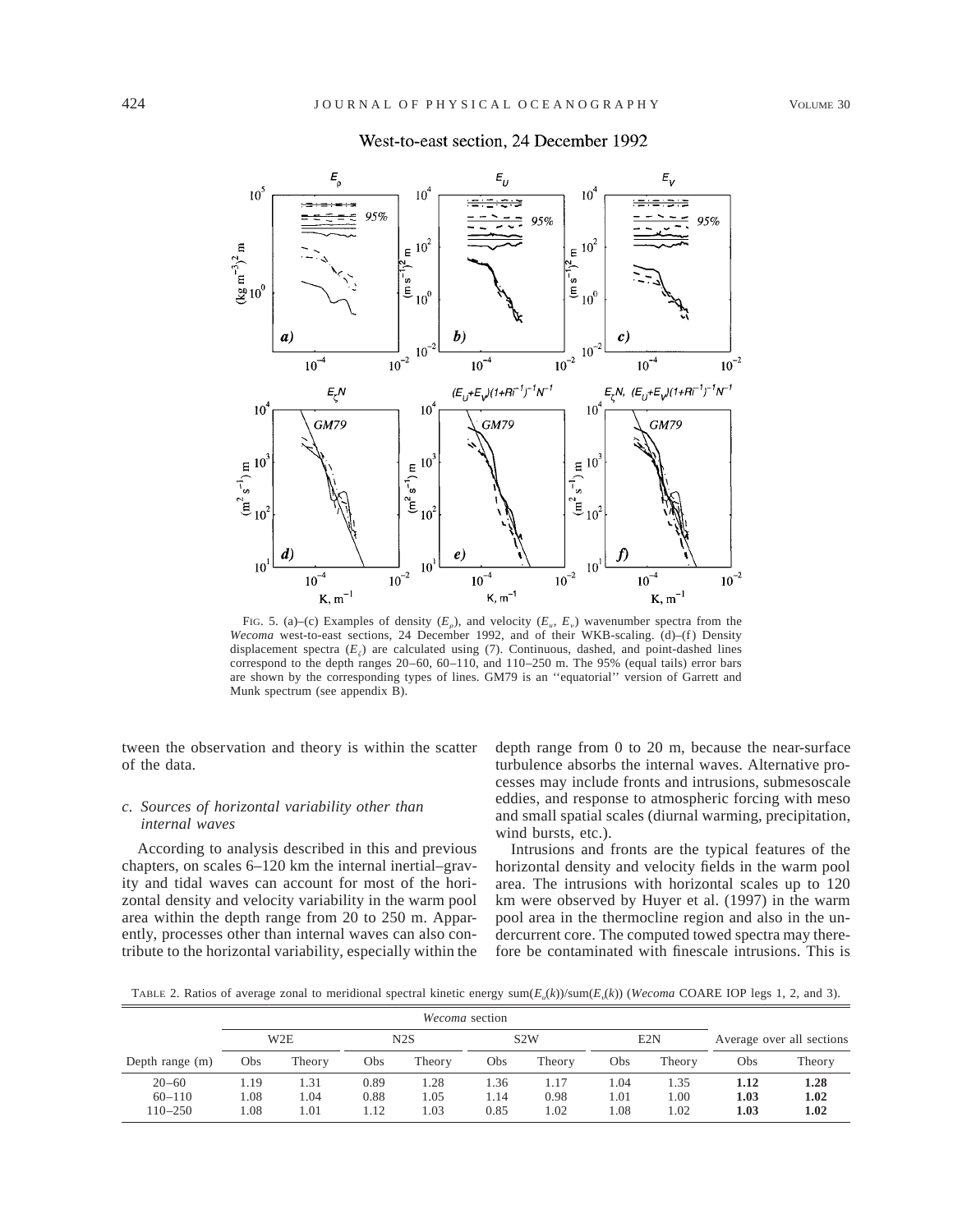# West-to-east section, 1 January 1993





FIG. 5. (*continued*)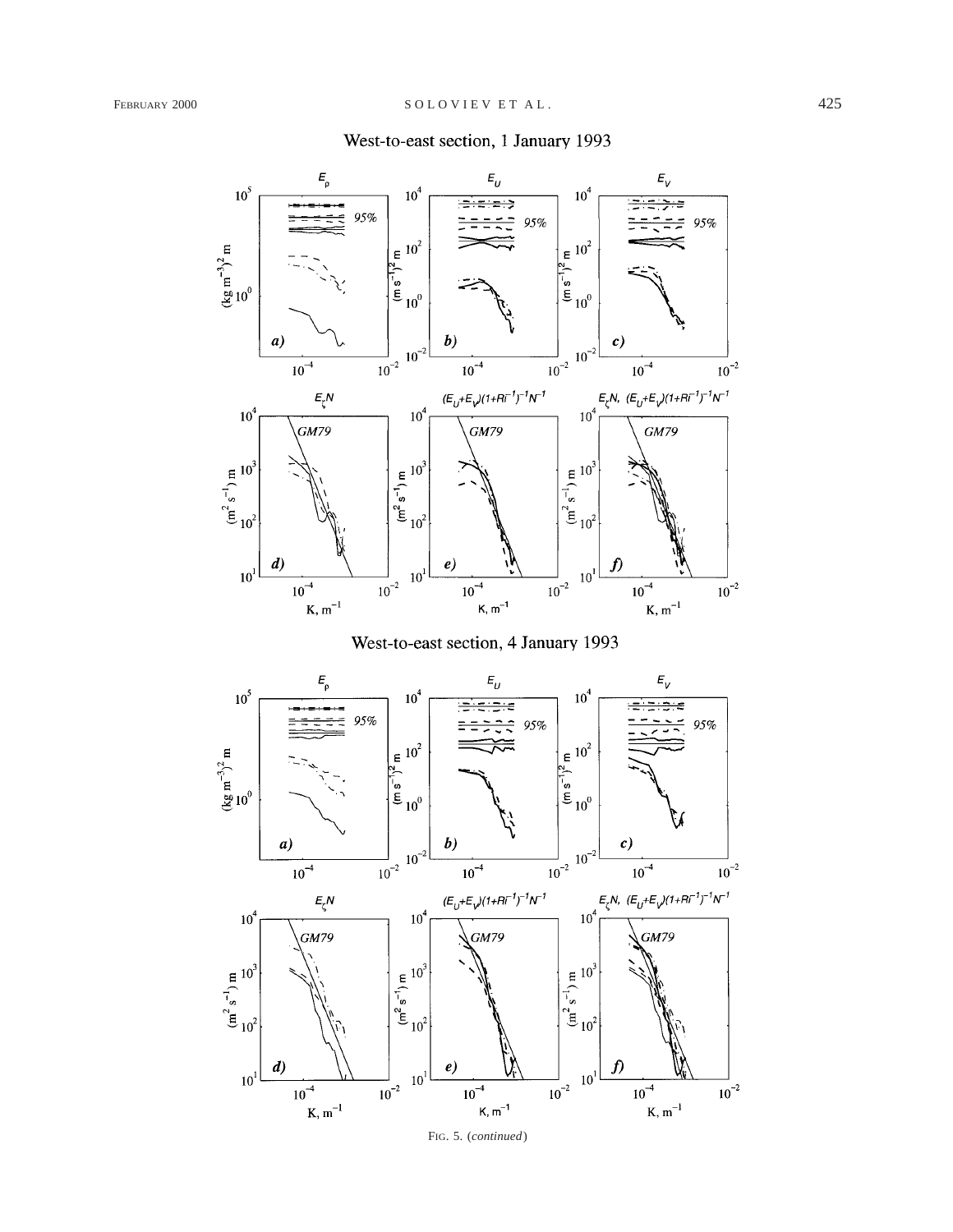

FIG. 6. Averaged density and velocity wavenumber spectra for all *Wecoma* surveys and tidal correction from model of Feng et al. (1998). The spectra are normalized according to internal wave scaling and point-dashed lines correspond

a possible reason why in layer 2, the scaled spectra of density are systematically higher than those of velocity (Fig. 8).

During COARE IOP, a front was observed between high-salinity southern and low-salinity northern waters (Huyer et al. 1997). This front was often narrow  $(\sim 30$ km). It migrated meridionally between and within the

R/V *Wecoma* IOP cruises at a speed consistent with advection by the Equatorial Undercurrent. Secondary salinity inversions with lateral scales of 10–50 km were observed above and below the high-salinity core. Although the frontal features can generate a  $"k^{-2}"$  spectrum (i.e., of the same shape as the spectrum of random internal wave field), it is quite unlikely that the WKB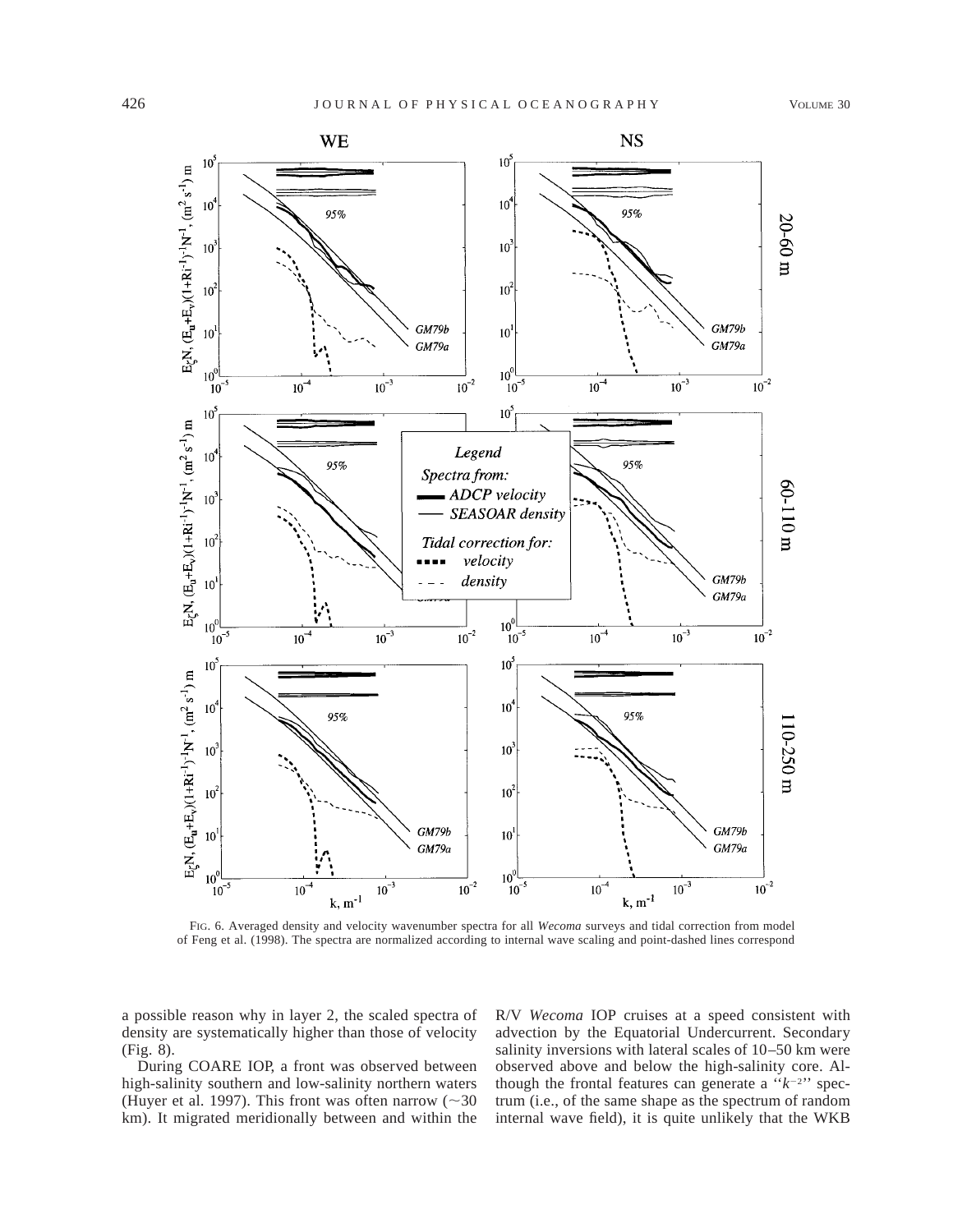

FIG. 6. (*Continued*) to the depth ranges 20–60, 60–110, and 110–250 m. The 95% (equal tails) error bars are shown by the corresponding types of lines. GM79a is the Eriksen et al. (1988) and GM79b is the Boyd et al. (1993) version of the Garrett–Munk spectrum.

scaled density and velocity spectra of frontal features coincide with each other and, moreover, with the Garrett and Munk spectrum.

Antonia et al. (1979), Soloviev (1990), and Thorpe et al. (1985) used the skewness of temperature derivative as a criteria for the presence of frontlike features in the atmospheric and oceanic turbulent boundary layers. To identify intersections of fronts during the *Wecoma* COARE surveys, we calculated the skewness of density derivative,

$$
\mu_3 = \langle (\partial \sigma_i / \partial l - \langle \partial \sigma_i / \partial l \rangle)^3 \rangle / \langle (\partial \sigma_i / \partial l - \langle \partial \sigma_i / \partial l \rangle)^2 \rangle^{3/2}
$$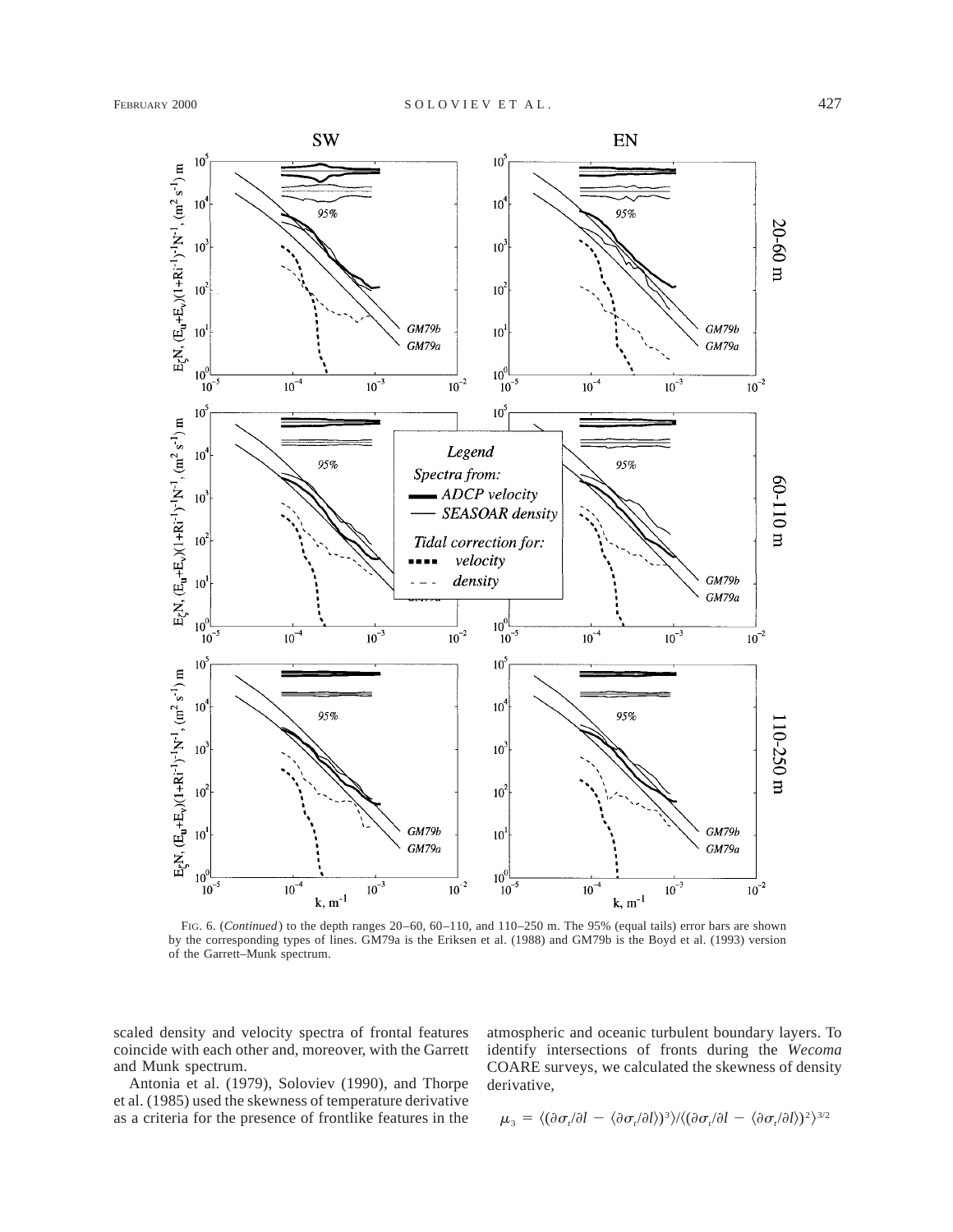

FIG. 7. Velocity spectra for WHOI mooring data at 52.5 m (Julian days 319.6–335.7) before and after tidal correction (calculated from 1-h averages). Thin dashed lines represent a 95% confidence interval for detide spectra.

(where *l* is the horizontal coordinate and angle brackets denote averaging over the section) and averaged it within each of three layers. Sharp fronts ( $\mu_3 \geq 1$ ) are detected in layer 1 (west-to-east sections on 6, 7, and 9 January 1993; north-to-south section on 15 November 1992 and 22, 24, 25, 28, and 29 December 1992 and 14 February 1993; south-to-west sections on 30 November 1992; east-to-north on 6 January 1993) and in layer 2 (west-to-east sections on 30 December 1992; north–south section on 24 December 1992; south-towest section on 11 February 1993; east-to-north section on 27 December), in layer 3 (north-to-south sections on 7 and 12 February 1993). The inclusion of cases with  $\mu_3 \geq 1$ , however, results only in minor changes in the averaged spectra shown in Fig. 6, which is an indication that the contribution of the strongest fronts into the wavenumber statistics is not substantial.

During COARE IOP, Lukas et al. (1995) observed a strong density perturbation associated with a cyclonic submesoscale eddy with radius  $\sim$ 40 km following a westerly wind burst. A Yoshida jetlike eastward surface current was spun up in the upper 70 m by a strong westerly wind burst that occurred from mid to late December 1992. When the winds became calm on 4 January 1993, the eastward jet began to rapidly spin down, and by 10 January it had disappeared. Part of the spindown process was the generation of an energetic, surface-intensified, cyclonic submesoscale eddy along the southern flank of the jet. Isopycnals in the eddy center came up from nearly 80 m almost to the surface. This eddylike feature was accompanied by a strong front detected during the west-to-east sections of the R/V *Wecoma* on 6, 7, and 9 January 1998. The relative frequency and spatial distribution of such eddies has not yet been determined. However, they are likely to be important only in conjunction with the westerly wind bursts and, therefore, does not seem to be the dominating process in forming the horizontal wavenumber spectra.

Response to atmospheric forcing with meso- and small temporal and/or spatial scales (processes such as diurnal warming, precipitation, squalls, westerly wind bursts) is another source of horizontal variability in the near-surface layer of the ocean in the warm pool area (Anderson et al. 1996; Brainerd and Gregg 1997; Lukas 1990; Smyth et al. 1996a,b; Soloviev and Lukas 1997; Wijesekera and Gregg 1996; Wijesekera et al. 1999). The horizontal inhomogeneouty in the heat, mass, and momentum flux may generate near-surface fronts, buoyancy driven currents, submesoscale eddies, and internal waves. The horizontal variability of the temperature and salinity in the warm pool area in the layer from 0 to 20 m has been analyzed in Wijesekera et al. (1999). The influence of the direct atmospheric forcing reduces with depth and vanishes below a 60-m depth, in particular, because of the presence of the ''barrier layer'' (Lukas and Lindstrom 1991; Huyer et al. 1997). To estimate the impact of the direct atmospheric forcing on the horizontal wavenumber spectra within the depth range from 20 to 60 m, we included the spectra obtained at  $\text{Ri}$  < 0.3 (which were eliminated at calculation of the averaged spectra shown in Fig. 6) into the ensemble averaging. This merely changes the averaged spectral levels at low wavenumbers in layer 1 but practically does not influence the spectra averaged over layers 2 and 3—the cases with  $\text{Ri}$  < 0.3 are relatively sparse in the *Wecoma* dataset (even for layer 1).

#### **6. Conclusions**

Wavenumber velocity and density spectra are calculated from the R/V *Wecoma* surveys and averaged over three depth intervals: 20–60 m, 60–110 m, and 110–250 m. The velocity spectra are corrected for the kinematic shear contamination (this correction is important for low Richardson number conditions). Both velocity and density wavenumber spectra from the *Wecoma* surveys are normalized using the internal wave scaling. In this scaling, the density and velocity spectra provide evidence in favor of the hypothesis that internal waves are the dominant process in forming the horizontal variability of velocity and density fields in the warm poll area on mesocales. The equatorial version of the Garrett and Munk model can account for much of the statistics of horizontal density and velocity variability in the warm pool area on scales 6–120 km. For the mooring data, the model tidal spectra (Feng et al. 1998) coincide well the tidal peak on velocity spectra. For measurements from the moving ship, the tidal waves appear to be much smaller than the isotropic internal waves.

*Acknowledgments.* The authors gratefully acknowl-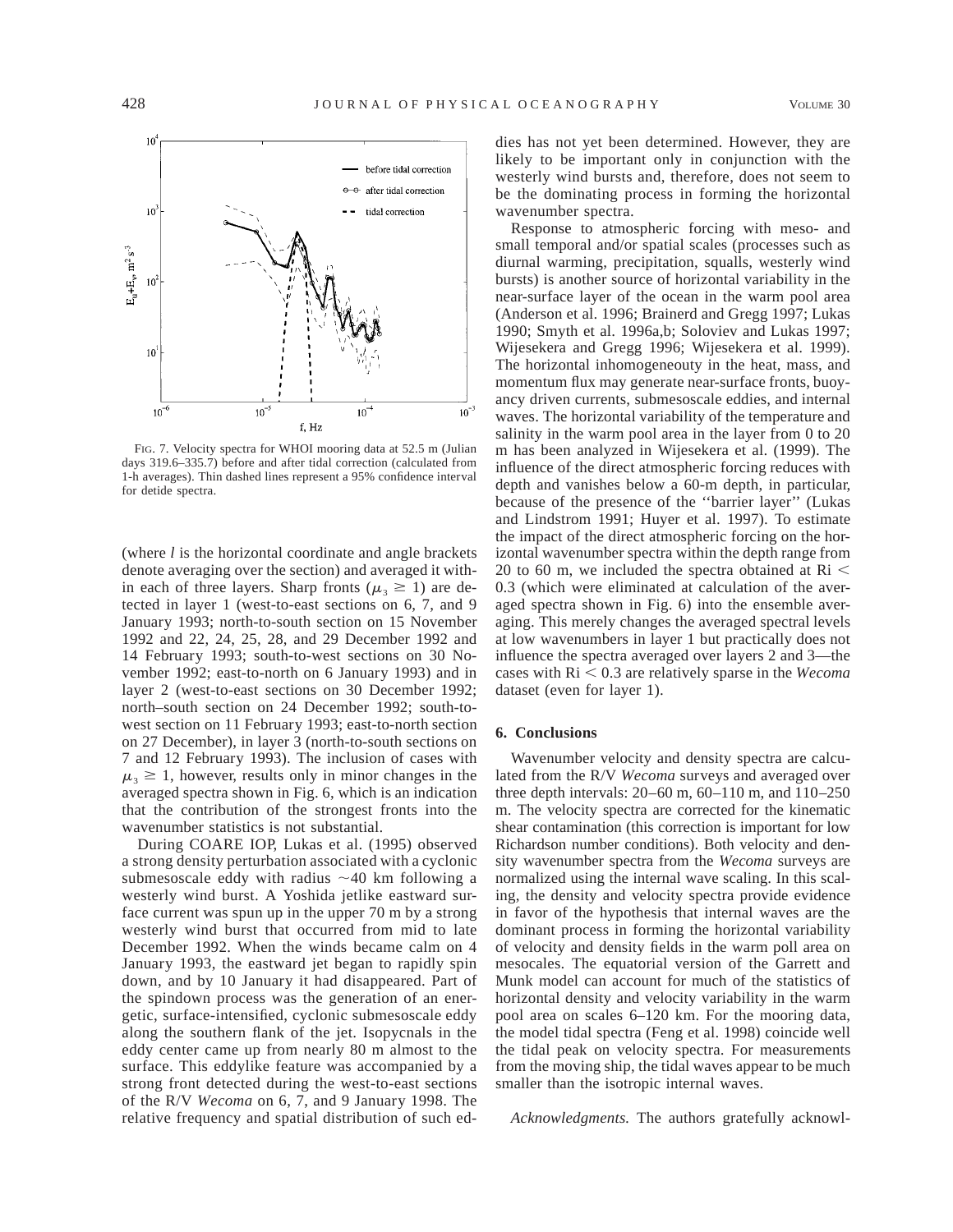

W-E, N-S, S-W, and E-N sections, depth range 110-250 m





FIG. 8. Averaged horizontal density and velocity wavenumber spectra for three different depth ranges normalized according to internal wave scaling in comparison with the Garrett and Munk spectrum. GM79a is the Eriksen et al. (1988) and GM79b the Boyd et al. (1993) version of the Garrett–Munk spectrum.

edge the TOGA COARE coinvestigators Eric Firing (University of Hawaii), A. Huyer, C. Paulson, and M. Kosro (Oregon State University), and R. Weller, A. Plueddemann, and S. Anderson (WHOI) for use of the datasets obtained during the TOGA COARE IOP. We thank Sharon DeCarlo and Patrick Caldwell (University of Hawaii) for help in access to the COARE database. We are grateful to Ming Feng (University of Hawaii) who helped us to incorporate the tidal correction model into the spectral analysis and to test it on the WHOI mooring data. We thank the anonymous reviewers for constructive comments. This work has been supported by NSF Grants OCE-911349 and OCE-9113948.

# APPENDIX A

## **Mechanism of Strong Interaction of Internal Waves and Turbulence**

Phillips (1977, cited from Barenblatt 1978) reported observations of strong interaction of near-surface turbulence and internal waves in laboratory experiments. According to Barenblatt (1978) and Benilov (1973), the presence of turbulence results in the turbulent flux **J** of the wave energy  $E_{\varphi}$  directed against its gradient:

$$
\mathbf{J} = -K_{\varphi} \text{ grad}(E_{\varphi}), \tag{A1}
$$

where  $K_{\varphi}$  is the coefficient of the wave energy turbulent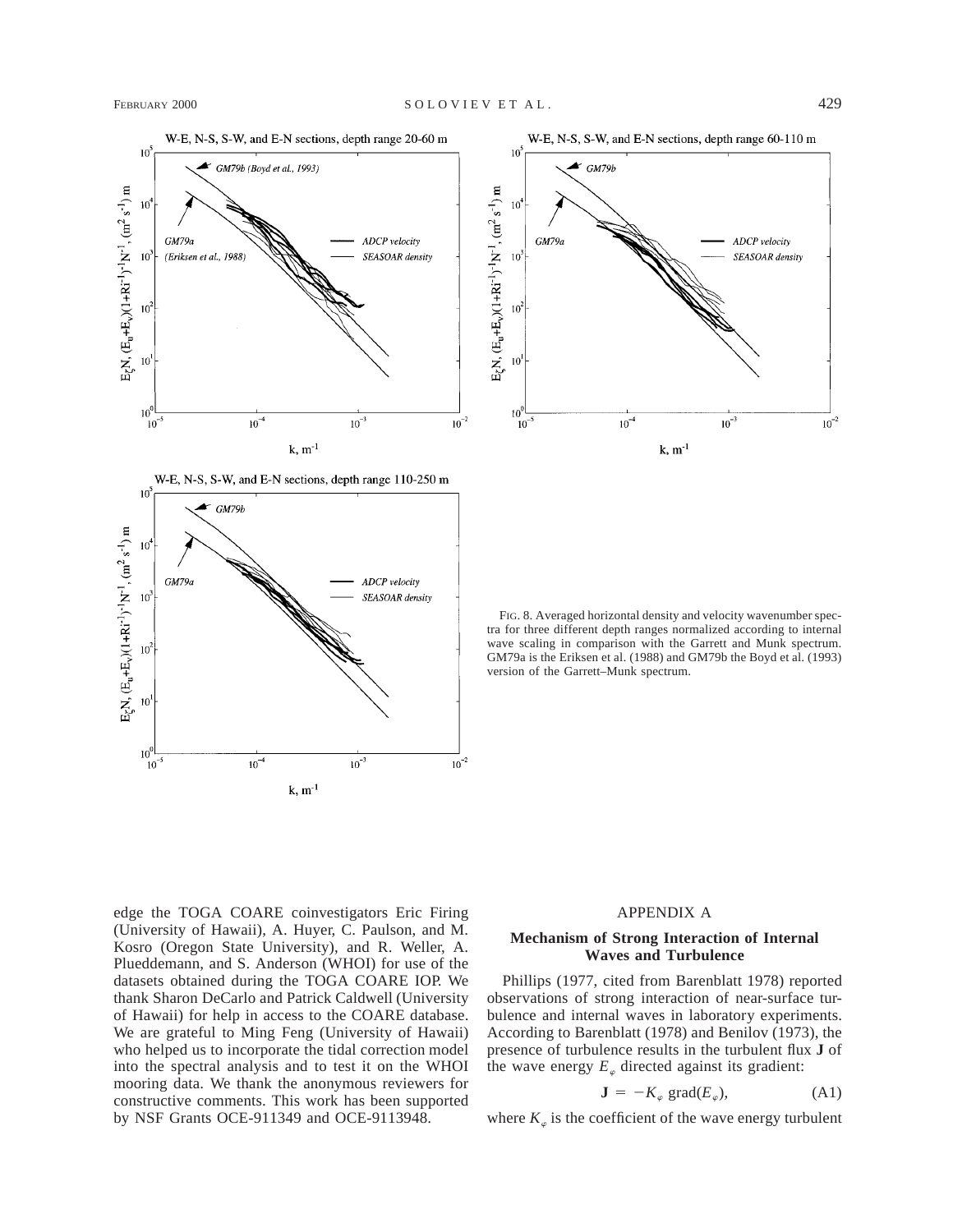

FIG. 9. Scaled density and velocity spectra from the TOGA COARE *Wecoma* surveys in a comparison with historical towed spectra from Garrett and Munk (1972).

exchange, which is introduced in the same way as the exchange coefficients for mass and momentum. Assuming that the Kolmogorov closure hypothesis is valid for the wave energy turbulent exchange,  $K_{\varphi} \sim lb^{1/2} \sim K_m$ , where  $K_m$  is the momentum turbulent exchange coefficient. [An attempt to develop a quantitative theory of the Phillips (1977) type interaction has been undertaken by Ostrovsky and Zaborskikh (1996); in particular, they found a considerable inhibiting of long waves by the near-surface turbulence, which remains finite at  $k \rightarrow 0$ .]

During calm periods, there is a ''barrier'' layer in the western Pacific warm pool (Lukas and Lindstrom 1991), isolating the upper ocean from deeper layers ( $K_{\alpha} \approx K_{\alpha}$  $\approx$  0); according to (A1), the turbulent flux **J** of the wave energy is also small. During westerly wind bursts the barrier layer in the warm pool area disappears: The vertical mixing coefficient increases; the vertical flux of the wave energy too. The upper ocean turbulence then absorbs the internal wave energy from the mixed layer [as well from deeper layers, according to (A1)], thus reducing the horizontal variability both within the mixed layer and below it.

#### APPENDIX B

#### **Spectral Model of Internal Waves**

We employ an ''equatorial'' version of Garrett and Munk spectral model of internal waves, taking in mind its possible limitations near the boundaries (Pinkel 1975). The spectra of vertical displacement and horizontal velocity are (Garrett and Munk 1981)

$$
F_{\zeta}(\omega, j) = b^2 N_0 N^{-1} (\omega^2 - f^2) \omega^{-2} E(\omega, j), \quad \text{(B1)}
$$
  

$$
F_u(\omega, j) = F_1(\omega, j) + F_2(\omega, j)
$$
  

$$
= b^2 N_0 N(\omega^2 + f^2) \omega^{-2} E(\omega, j), \quad \text{(B2)}
$$

where *j* is the vertical mode number,  $b \approx 1.3$  km the *e*-folding scale of  $N(z)$  with  $N_0 \approx 5.2 \times 10^{-3}$  s<sup>-1</sup> the surface extrapolated buoyancy frequency, and *f* the Coriolis frequency. The internal wave energy is assumed to be equally distributed in all horizontal directions so that only a single horizontal wavenumber,  $k = (k_1^2 + 1)$  $(k_2^2)^{1/2}$ , is used. Here  $E(\omega, j)$  is a dimensionless energy density that is factored as follows:

$$
E(\omega, j) = B(\omega)H(j)E,
$$
\n(B3)  
\n
$$
B(\omega) = 2\pi^{-1}f_0\omega^{-1}(\omega^2 - f^2)^{-1/2},
$$
\n
$$
\int_{f}^{N(x)} B(\omega) d\omega,
$$
\n
$$
H(j) = (j^2 + j^2_*)^{-1} \left(\sum_{1}^{\infty} (j^2 + j^2_*)^{-1}\right)^{-1},
$$
\n
$$
\sum_{1}^{\infty} H(j) = 1,
$$
\n(B4)

where  $j_* = 3$  is a mode scale number and  $E = 6.3 \times 10^{-5}$  is a dimensionless internal mass. "  $10^{-5}$  is a dimensionless internal wave "energy parameter.'' There is some evidence that the spectral energy density is independent of latitude; following the recommendation of Garrett and Munk (1981), we use  $f_0$  $= 7.3 \times 10^{-5}$  s<sup>-1</sup>, which is the Coriolis frequency at  $30^\circ$  lat.

#### *a. The frequency spectrum*  $S_z(\omega)$

The spectrum is calculated from (B1), (B3), and (B4) by the mode summation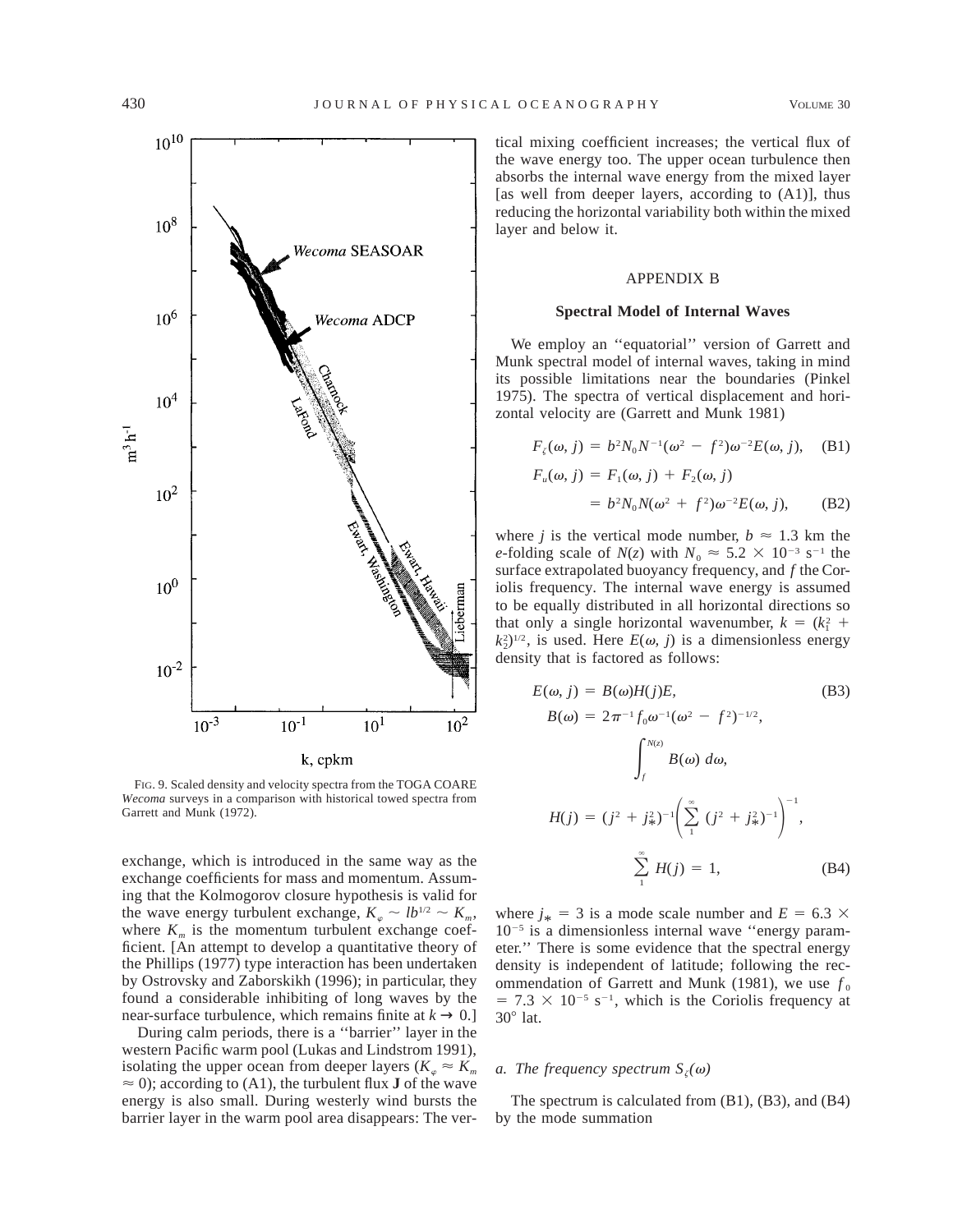(B5)

where subscript *u* denotes the upper mode.

#### *b. The wavenumber spectrum*  $E_{\tau}(k)$

The transfer from  $(\omega, j)$  to  $(k, j)$  space is accomplished by setting  $F_{\zeta}(k, j)$   $dk = F_{\zeta}(\omega, j)$   $d\omega$ . For slowly varying *N*(*z*), in accord with WKB approximation,

$$
kN_0(\omega^2 - f^2)^{-1/2} \approx \pi b^{-1} j, \tag{B6}
$$

where we ignore the situation near the buoyancy turning frequency. From (B6),

$$
\frac{d\omega}{dk} = \left(\frac{N_0 b}{\pi}\right) j^{-1} k \left[ \left(\frac{\pi f j}{Nb}\right)^2 + k^2 \right]^{-1/2}.
$$
 (B7)

Taking into account (B7), the spectra of vertical displacement (B1) can be converted into

$$
F_{\zeta}(k,j) = 2bf_0 E N^{-1} k^{-2} j^{-1} H(j) \left[ 1 + \left( \frac{\pi f j}{N_0 b} \right)^2 k^{-2} \right]^{-2}, \quad (B8)
$$

where  $H(j)$  is determined by (B4). The mode summation results in

$$
E_{\zeta}(k) = \sum_{j=1}^{j_u} F_{\zeta}(k, j)
$$
  
=  $2bf_0 E N^{-1} k^{-2} \sum_{j=1}^{j_u} j^{-1} H(j) \left[ 1 + \left( \frac{\pi f j}{N_0 b} \right)^2 k^{-2} \right]^{-2}$ . (B9)

#### **REFERENCES**

- Anderson, S. P., R. A. Weller, and R. Lukas, 1996: Surface forcing and the mixed layer in the warm pool: Observations and 1D results. *J. Climate,* **9,** 3056–3085.
- Antonia, R. A., A. J. Chambers, C. A. Friehe, and C. W. Van Atta, 1979: Temperature ramps in the atmospheric surface layer. *J. Atmos. Sci.,* **36,** 99–108.
- Barenblatt, G. I., 1978: Strong interaction of gravity waves and turbulence. *Izv. Acad. Sci. USSR, Atmos. Oceanic Phys.,* **13,** 581– 583.
- Benilov, A. Yu., 1973: Generation of ocean turbulence by surface waves. *Izv. Acad. Sci. USSR, Atmos. Oceanic Phys.,* **9,** 160–164.
- Boyd, T. J., D. S. Luther, R. A. Knox, and C. Hendershott, 1993: High-frequency internal waves in the strongly sheared currents of the upper equatorial Pacific: Observations and a simple spectral model. *J. Geophys. Res.,* **98,** 18 089–18 107.
- Brainerd, K. E., and M. C. Gregg, 1997: Turbulence and stratification on the TOGA-COARE microstructure-pilot cruise. *J. Geophys. Res.,* **102,** 10 437–10 455.
- Chereskin, T. K., J. N. Moum, P. J. Stabeno, D. R. Caldwell, and C. Paulson, 1986: Fine-scale variability at 140°W in the equatorial Pacific. *J. Geophys. Res.,* **91,** 12 887–12 897.
- Emery, W. J., and R. E. Thompson, 1998: *Data Analysis Methods in Physical Oceanography.* Pergamon Press, 634 pp.
- Eriksen, C. C., 1988: Variability in the upper-ocean internal wave field at a Sargasso Sea site. *J. Phys. Oceanogr.,* **18,** 1459–1513.
- Feng, M., M. A. Merrifield, R. Pinkel, P. Hacker, A. J. Plueddemann, E. Firing, R. Lukas, and C. Eriksen, 1998: Semidiurnal tides observed in the western equatorial Pacific during TOGA COARE. *J. Geophys. Res.,* **103,** 10 253–10 272.
- Firing, E., J. Ranada, and P. Caldwell, 1995: Access to the CODAS high-resolution ship-board ADCP data sets. [Available from Hawaii NODC Liaison Office, Dept. of Oceanography, 1000 Pope Rd., University of Hawaii, Honolulu, HI 96822.]
- Garrett, C., and W. Munk, 1972: Space–time scales of internal waves. *Geophys. Fluid Dyn.,* **2,** 225–264.
- Huyer, A., P. M. Kosro, R. Lukas, and P. Hacker, 1997: Upper-ocean thermohaline fields near 2°S, 156°N during TOGA COARE, November 1992 to February 1993. *J. Geophys. Res.,* **102,** 12 749– 12 784.
- Konyaev, K. V., 1990: *Spectral Analysis of Physical Oceanographic Data.* A. A. Balkema, 200 pp.
- Lukas, R., 1990: Freshwater input to the western equatorial Pacific Ocean and air–sea interaction. *Proc. US-PRC Int. TOGA Symp.,* Beijing, China, China Ocean Press, 305–327.
- , and E. Lindstrom 1991: The mixed layer of the western equatorial Pacific Ocean. *J. Geophys. Res.,* **96** (Suppl.), 3343–3357.
- , P. Hacker, M. Mao, E. Firing, A. Huyer, and P. M. Kosro, 1995: Upper ocean currents in the intensive flux array during TOGA COARE. *Proc. TOGA 95 Conf.,* Melbourne, Australia, WCRP-91, WMO/TD 717, 542–546.
- Moore, A. M., and R. Kleeman, 1996: The dynamics of error growth and predictability in a coupled model of ENSO. *Quart. J. Roy. Meteor. Soc.,* **122,** 1405–1446.
- Müller, P., and D. J. Olbers, 1975: On the dynamics of internal waves in the deep ocean. *J. Geophys. Res.,* **80,** 3848–3860.
- , and J. Willebrand, 1978: The Iwex spectrum. *J. Geophys. Res.,* **83,** 479–500.
- Munk, W., 1981: Internal waves and small scale processes. *Evolution of Physical Oceanography,* B. A. Warren and C. Wunsch, Eds., The MIT Press, 264–291.
- Oppenheim, A. V., and R. W. Schafer, 1975: *Digital Signal Processing.* Prentice-Hall, 585 pp.
- Ostrovsky, L. A., and D. V. Zaborskikh, 1996: Damping of internal gravity waves by small-scale turbulence. *J. Phys. Oceanogr.,* **26,** 388–397.
- Phillips, O. M., 1977: *The Dynamics of the Upper Ocean.* 2d ed. Cambridge University Press, 336 pp.
- Picaut, J., A. J. Busalachi, M. J. McPhaden, L. Gourdeau, F. I. Gonzalez, and E. C. Hackert, 1995: Open-ocean validation of TO-PEX/Poseidon sea level in the western equatorial Pacific. *J. Geophys. Res.,* **100,** 25 109–25 127.
- Pinkel, R., 1975: Upper ocean internal wave observations from FLIP. *J. Geophys. Res.,* **80,** 3892–3910.
- , M. Merrifield, M. McPhaden, J. Picaut, S. Rutledge, D. Siegel, and L. Washburn, 1997: Solitary waves in the western equatorial Pacific Ocean. *Geophys. Res. Lett.,* **24,** 1603–1606.
- Plueddemann, A. J., and Coauthors, 1993: TOGA COARE mooring deployment, check-out, the recovery cruises. Woods Hole Oceanographic Institution Tech. Rep. WHOI-93-30, 54 pp. [Available from Woods Hole Oceanographic Institution, Woods Hole, MA 02543.]
- Rabiner, L. R., and B. Gould, 1975: *Theory and Application of Digital Signal Processing.* Prentice-Hall, 858 pp.
- Richards, K. J., and R. T. Pollard, 1991: Structure of the upper ocean in the western equatorial Pacific. *Nature,* **350,** 48–50.
- Smyth, W. D., D. Hebert, and J. N. Moum, 1996a: Local ocean response to a multiphase westerly wind burst, Part 1: The dynamic response. *J. Geophys. Res.,* **101,** 22 495–22 512.
- -, and -, 1996b: Local ocean response to a multiphase westerly wind burst. Part 2: Thermal and freshwater response. *J. Geophys. Res.,* **101,** 22 513–22 533.